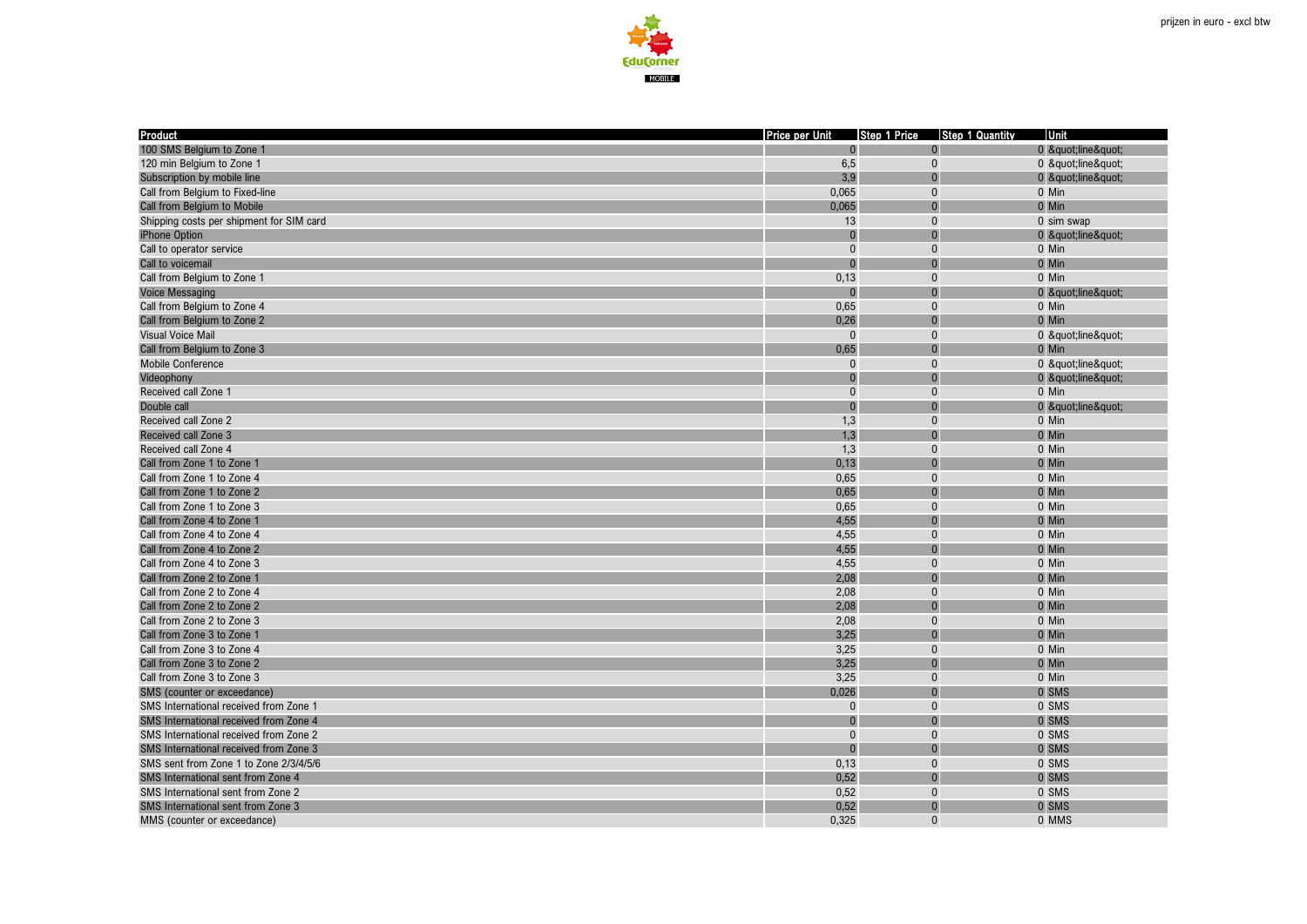

| <b>Product</b>                         | Price per Unit Step 1 Price Step 1 Quantity |                          |                | Unit   |
|----------------------------------------|---------------------------------------------|--------------------------|----------------|--------|
| MMS International received from Zone 1 | 0,52                                        |                          | $\overline{0}$ | 0 MMS  |
| MMS International received from Zone 4 | 0,52                                        | $\mathbf{0}$             |                | 0 MMS  |
| MMS International received from Zone 2 | 0,52                                        | $\mathbf{0}$             |                | 0 MMS  |
| MMS International received from Zone 3 | 0,52                                        | $\mathbf{0}$             |                | 0 MMS  |
| MMS sent from Zone 1 to Zone 2/3/4/5/6 | 0,52                                        | $\mathbf{0}$             |                | 0 MMS  |
| MMS International sent from Zone 4     | 0,52                                        | $\bf{0}$                 |                | 0 MMS  |
| MMS International sent from Zone 2     | 0,52                                        | $\mathbf{0}$             |                | 0 MMS  |
| MMS International sent from Zone 3     | 0,52                                        | $\mathbf{0}$             |                | 0 MMS  |
| Mb Data (counter or exceedance)        | 0,005525                                    | $\Omega$                 |                | $0$ Mo |
| Data International from Zone 1         | 0.005525                                    | $\Omega$                 |                | $0$ Mo |
| Data International from Zone 2         | 1,04                                        | $\overline{0}$           |                | $0$ Mo |
| Data International from Zone 3         | 2,6                                         | $\mathbf{0}$             |                | 0 Mo   |
| Data International from Zone 5         | 19,5                                        | $\mathbf{0}$             |                | $0$ Mo |
| Data International from Zone 6         | 52                                          | $\mathbf{0}$             |                | 0 Mo   |
| Appel vocal to numéro spécial          | $\Omega$                                    | $\Omega$                 |                | 0 Min  |
| Voice call to Emergency numbere        | $\Omega$                                    | $\Omega$                 |                | 0 Min  |
| Call from Belgium to Zone 5            | 3,25                                        | $\Omega$                 |                | 0 Min  |
| Call from Zone 1 to Zone 5             | 0,65                                        | $\pmb{0}$                |                | 0 Min  |
| Call from Belgium to Zone 6            | 13                                          | $\Omega$                 |                | 0 Min  |
| Call from Zone 4 to Zone 5             | 4,55                                        | $\mathbf{0}$             |                | 0 Min  |
| Call from Zone 4 to Zone 6             | 13                                          | $\Omega$                 |                | 0 Min  |
| Call from Zone 2 to Zone 5             | 2,08                                        | $\mathbf{0}$             |                | 0 Min  |
| Call from Zone 5 to Zone 1             | 7,8                                         | $\Omega$                 |                | 0 Min  |
| Call from Zone 2 to Zone 6             | 13                                          | $\pmb{0}$                |                | 0 Min  |
| Call from Zone 5 to Zone 4             | 7,8                                         | $\Omega$                 |                | 0 Min  |
| Call from Zone 5 to Zone 2             | 7,8                                         | $\mathbf{0}$             |                | 0 Min  |
| Call from Zone 5 to Zone 5             | 7,8                                         | $\Omega$                 |                | 0 Min  |
| Call from Zone 5 to Zone 3             | 7,8                                         | $\Omega$                 |                | 0 Min  |
| Received call Zone 5                   | 4,55                                        | $\Omega$                 |                | 0 Min  |
|                                        | 13                                          | $\mathbf{0}$             |                | 0 Min  |
| Call from Zone 5 to Zone 6             | 6,5                                         | $\Omega$                 |                |        |
| Received call Zone 6                   |                                             |                          |                | 0 Min  |
| Call from Zone 3 to Zone 5             | 3,25                                        | $\mathbf{0}$<br>$\Omega$ |                | 0 Min  |
| Call from Zone 3 to Zone 6             | 13                                          |                          |                | 0 Min  |
| SMS International sent from Zone 5     | 1,3                                         | $\mathbf{0}$<br>$\Omega$ |                | 0 SMS  |
| Call from Zone 1 to Zone 6             | 13                                          |                          |                | 0 Min  |
| SMS International received from Zone 5 | $\mathbf{0}$                                | $\mathbf{0}$             |                | 0 SMS  |
| SMS International sent from Zone 6     | 1,95                                        |                          |                | 0 MMS  |
| SMS International received from Zone 6 | $\Omega$                                    | $\mathbf{0}$             |                | 0 SMS  |
| MMS International sent from Zone 5     | 0,52                                        | $\mathbf{0}$             |                | 0 MMS  |
| MMS International sent from Zone 6     | 0,52                                        | $\mathbf{0}$             |                | 0 MMS  |
| MMS International received from Zone 5 | 0,52                                        | $\Omega$                 |                | 0 MMS  |
| MMS International received from Zone 6 | 0,52                                        | $\bf{0}$                 |                | 0 MMS  |
| Data International from Zone 4         | 8.125                                       | $\mathbf{0}$             |                | $0$ Mo |
| SMS sent to free short numbers         | $\mathbf{0}$                                | $\mathbf{0}$             |                | 0 SMS  |
| SMS from Belgium to Zone 1             | 0,026                                       | $\Omega$                 |                | 0 SMS  |
| SMS from Belgium to Zone 2             | 0,13                                        | $\mathbf{0}$             |                | 0 SMS  |
| SMS from Belgium to Zone 3             | 0,13                                        | $\mathbf{0}$             |                | 0 SMS  |
| SMS from Belgium to Zone 4             | 0.13                                        | $\Omega$                 |                | 0 SMS  |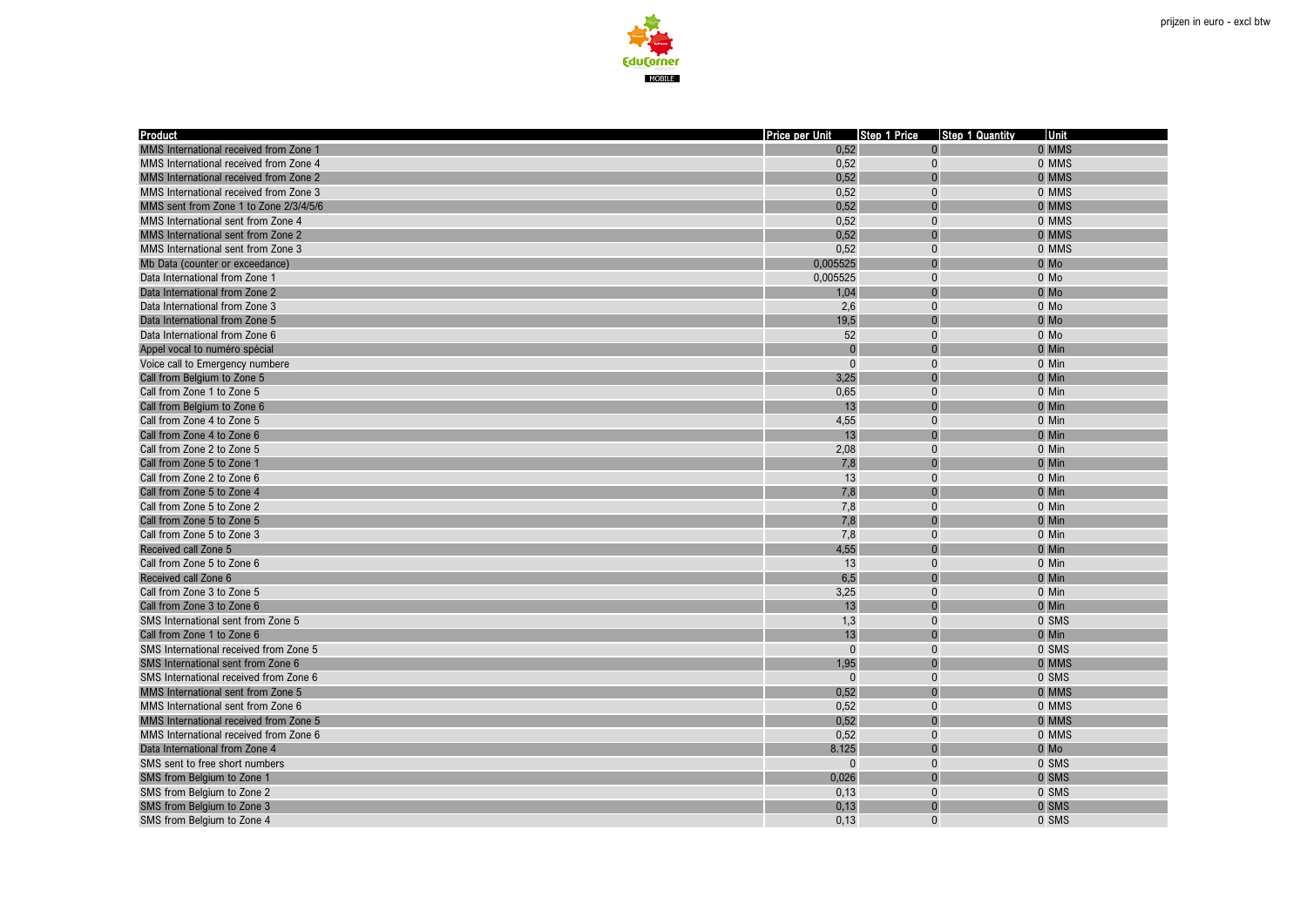

| <b>Product</b>                                                                                 | Price per Unit | Step 1 Price | <b>Step 1 Quantity</b> | Unit     |
|------------------------------------------------------------------------------------------------|----------------|--------------|------------------------|----------|
| SMS from Belgium to Zone 5                                                                     | 0,13           |              |                        | 0 SMS    |
| SMS from Belgium to Zone 6                                                                     | 0,13           | $\Omega$     |                        | 0 SMS    |
| SMS from Zone 1 to Zone 1                                                                      | 0.026          | $\Omega$     |                        | 0 SMS    |
| MMS from Belgium to Zone 1                                                                     | 0,325          | $\Omega$     |                        | 0 MMS    |
| Call from Zone 6 to Zone 1                                                                     | 13             | $\Omega$     |                        | 0 Min    |
| MMS from Belgium to Zone 2                                                                     | 0,52           | $\mathbf{0}$ |                        | 0 MMS    |
| MMS from Belgium to Zone 3                                                                     | 0,52           | $\Omega$     |                        | 0 MMS    |
| Call from Zone 6 to Zone 2                                                                     | 13             | $\Omega$     |                        | 0 Min    |
| MMS from Belgium to Zone 4                                                                     | 0,52           |              |                        | 0 MMS    |
| Call from Zone 6 to Zone 3                                                                     | 13             | $\Omega$     |                        | 0 Min    |
| Call from Zone 6 to Zone 4                                                                     | 13             |              |                        | 0 Min    |
| MMS from Belgium to Zone 5                                                                     | 0,52           | $\Omega$     |                        | 0 MMS    |
| MMS from Belgium to Zone 6                                                                     | 0,52           |              |                        | 0 MMS    |
| Call from Zone 6 to Zone 5                                                                     | 13             | $\Omega$     |                        | 0 Min    |
| Call from Zone 6 to Zone 6                                                                     | 13             |              |                        | 0 Min    |
| MMS from Zone 1 to Zone 1                                                                      | 0,325          | $\Omega$     |                        | 0 MMS    |
| Voice / SMS / MMS - Data 2 GB                                                                  | 6,5            | $\Omega$     |                        | 0 "line" |
| Voice / SMS / MMS - Data 5 GB                                                                  | 11,7           | $\mathbf{0}$ |                        | 0 "line" |
| Voice / SMS / MMS - Data 15 GB                                                                 | 19,5           | $\Omega$     |                        | 0 "line" |
| Voice / SMS / MMS - Data 30 GB                                                                 | 27,3           | $\Omega$     |                        | 0 "line" |
| Voice / SMS / MMS - Data 70 GB                                                                 | 41,6           |              |                        | 0 "line" |
| Voice / SMS / MMS - Data 15 GB - 5G                                                            | 28,6           | $\mathbf{0}$ |                        | 0 "line" |
| Voice / SMS / MMS - Data 30 GB - 5G                                                            | 41,6           | $\Omega$     |                        | 0 "line" |
| Voice / SMS / MMS - Data 70 GB - 5G                                                            | 50,7           | $\Omega$     |                        | 0 "line" |
| <b>BACKUP 4G</b>                                                                               | 10,4           |              |                        | 0 "line" |
| SMS to 4xxx                                                                                    |                | $\Omega$     |                        | 0 "unit" |
| SMS service payment                                                                            |                | $\Omega$     |                        | 0 "unit" |
| <b>Belgium Special Free</b>                                                                    | $\Omega$       | $\Omega$     |                        | 0 Min    |
| Belgium Special 0,01 1733/1819/1770/1722/1810/1890/1701/1710                                   | 0,01           |              |                        | 0 Min    |
| Belgium Special Information national automatiques_1234/                                        | 0,21           | 1,24         |                        | 0 Min    |
| Belgium Special Information national (NL)/1207                                                 | 0,25           | 1,6          |                        | 0 Min    |
| Belgium Special Information national (FR)/1307                                                 | 0,25           | 1,6          |                        | 0 Min    |
| Belgium Special Information national (DE)/1407                                                 | 0,25           | 1,6          |                        | 0 Min    |
| Belgium Special Information national + international - European Directory Assistance (EN)/1414 | 0,3            | 2,83         |                        | 0 Min    |
| Belgium Special Information national + international - European Directory Assistance (NL)/1212 | 0,32           | 2,93         |                        | 0 Min    |
| Belgium Special Information national + international - European Directory Assistance (FR)/1313 | 0,32           | 2,93         |                        | 0 Min    |
| Belgium Special Information international (NL)/1204                                            | 0,32           | 2.93         |                        | 0 Min    |
| Belgium Special Information international (FR)/1304                                            | 0,32           | 1,48         |                        | 0 Min    |
| Belgium Special Information international (DE)/1404                                            | 0,32           | 1,48         |                        | 0 Min    |
| Special numbers BE 070200000 to 070204999                                                      | 0,15           | $\Omega$     |                        | 0 Min    |
| Special numbers BE 070205000 to 070209999                                                      | 0,3            | $\Omega$     |                        | 0 Min    |
| Special numbers BE 070210000 to 070219999                                                      | 0,3            | $\Omega$     |                        | 0 Min    |
| Special numbers BE 070220000 to 070229999                                                      | 0,3            | $\Omega$     |                        | 0 Min    |
| Special numbers BE 070230000 to 070230999                                                      | 0,3            | $\mathbf{0}$ |                        | 0 Min    |
| Special numbers BE 070231000 to 070231999                                                      | 0,15           | $\Omega$     |                        | 0 Min    |
| Special numbers BE 070232000 to 070239999                                                      | 0,3            | $\Omega$     |                        | 0 Min    |
| Special numbers BE 070240000 to 070244999                                                      | 0,3            | $\sqrt{ }$   |                        | 0 Min    |
| Special numbers BE 070245000 to 070245999                                                      | 0.3            | $\Omega$     |                        | 0 Min    |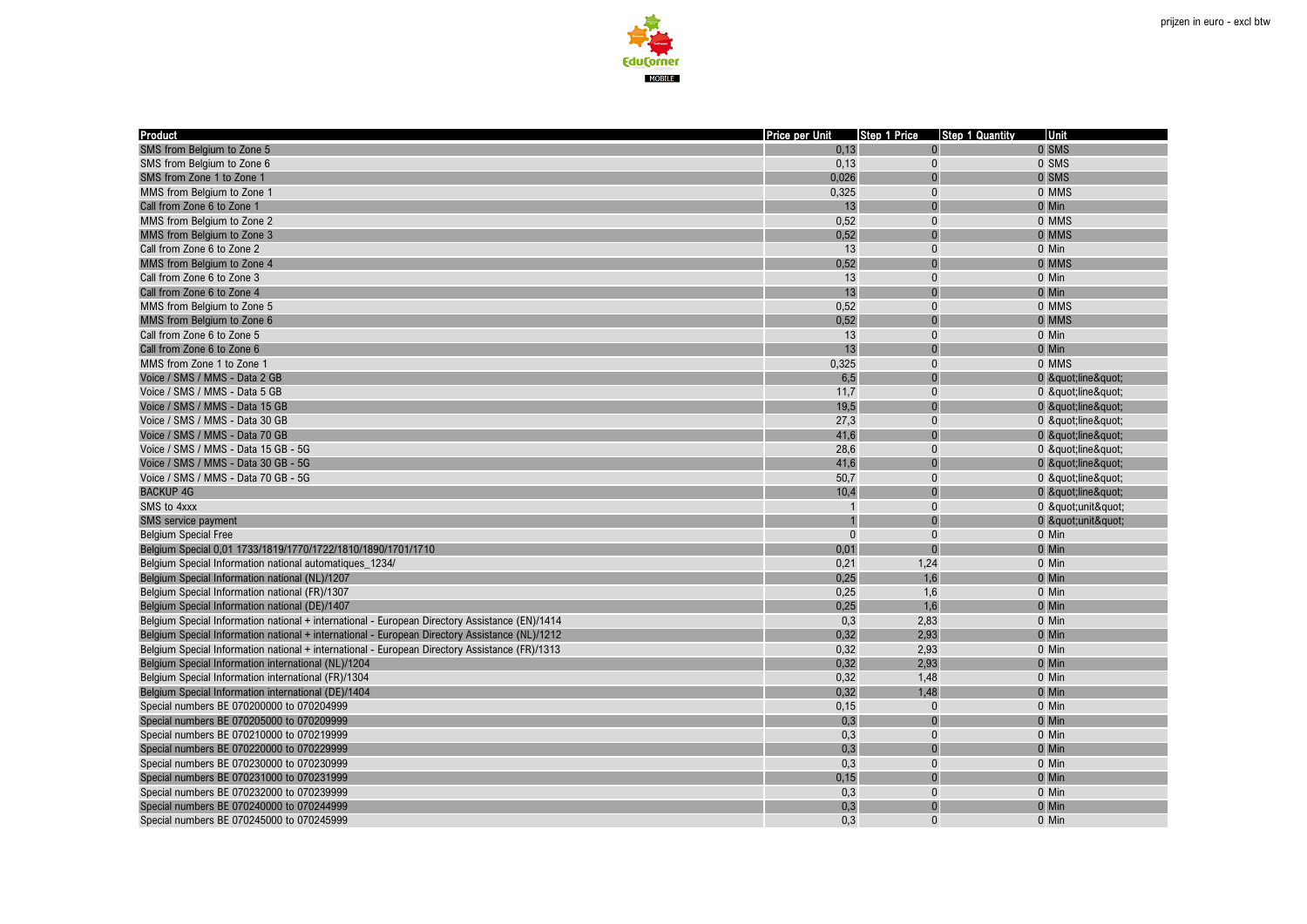



| <b>Product</b>                                                                         | Price per Unit |                | Step 1 Price Step 1 Quantity | Unit  |
|----------------------------------------------------------------------------------------|----------------|----------------|------------------------------|-------|
| Special numbers BE 070246000 to 070246999                                              | 0,15           | $\Omega$       |                              | 0 Min |
| Special numbers BE 070247000 to 070249999                                              | 0,3            | $\mathbf{0}$   |                              | 0 Min |
| Special numbers BE 070250000 to 070259999                                              | 0.3            |                |                              | 0 Min |
| Special numbers BE 070270000 to 070274999                                              | 0,15           | $\Omega$       |                              | 0 Min |
| Special numbers BE 070275000 to 070279999                                              | 0,3            | $\Omega$       |                              | 0 Min |
| Special numbers BE 070300000 to 070309999                                              | 0,3            | $\mathbf{0}$   |                              | 0 Min |
| Special numbers BE 070340000 to 070349999                                              | 0,3            | $\Omega$       |                              | 0 Min |
| Special numbers BE 070350000 to 070359999                                              | 0,3            | $\Omega$       |                              | 0 Min |
| Special numbers BE 070370000 to 070379999                                              | 0,3            | $\Omega$       |                              | 0 Min |
| Special numbers BE 070400000 to 070409999                                              | 0,3            | $\Omega$       |                              | 0 Min |
| Special numbers BE 070410000 to 070419999                                              | 0,3            | $\Omega$       |                              | 0 Min |
| Special numbers BE 070420000 to 070429999                                              | 0,3            | $\Omega$       |                              | 0 Min |
| Special numbers BE 070440000 to 070441999                                              | 0,3            |                |                              | 0 Min |
| Special numbers BE 070442000 to 070442999                                              | 0,15           | $\Omega$       |                              | 0 Min |
| Special numbers BE 070443000 to 070444999                                              | 0,3            |                |                              | 0 Min |
| Special numbers BE 070445000 to 070445999                                              | 0,15           | $\Omega$       |                              | 0 Min |
| Special numbers BE 070446000 to 070449999                                              | 0,3            | $\Omega$       |                              | 0 Min |
| Special numbers BE 070474000 to 070474999                                              | 0,15           | $\Omega$       |                              | 0 Min |
| Special numbers BE 070475000 to 070479999                                              | 0,3            | $\Omega$       |                              | 0 Min |
| Special numbers BE 070650000 to 070654999                                              | 0,15           | $\Omega$       |                              | 0 Min |
| Special numbers BE 070655000 to 070659999                                              | 0,3            | $\overline{0}$ |                              | 0 Min |
| Special numbers BE 070660000 to 070669999                                              | 0,3            | $\mathbf{0}$   |                              | 0 Min |
| Special numbers BE 070680000 to 070684999                                              | 0,15           |                |                              | 0 Min |
| Special numbers BE 070685000 to 070689999                                              | 0,3            | $\mathbf{0}$   |                              | 0 Min |
| Special numbers BE 070690000 to 070699999                                              | 0,3            |                |                              | 0 Min |
| Special numbers BE 070700000 to 070705999                                              | 0,15           | $\Omega$       |                              | 0 Min |
|                                                                                        | 0,3            |                |                              | 0 Min |
| Special numbers BE 070706000 to 070706999<br>Special numbers BE 070707000 to 070709999 | 0,15           | $\Omega$       |                              | 0 Min |
| Special numbers BE 070750000 to 070750999                                              | 0,3            |                |                              | 0 Min |
| Special numbers BE 070751000 to 070751999                                              | 0,3            | $\Omega$       |                              | 0 Min |
| Special numbers BE 070752000 to 070752999                                              | 0,15           | $\Omega$       |                              | 0 Min |
| Special numbers BE 070753000 to 070753999                                              |                | $\Omega$       |                              | 0 Min |
|                                                                                        | 0,15           |                |                              |       |
| Special numbers BE 070754000 to 070754999                                              | 0,3<br>0,3     | $\Omega$       |                              | 0 Min |
| Special numbers BE 070755000 to 070755999                                              |                |                |                              | 0 Min |
| Special numbers BE 070756000 to 070756999                                              | 0,3<br>0,3     | $\Omega$       |                              | 0 Min |
| Special numbers BE 070757000 to 070757999                                              |                |                |                              | 0 Min |
| Special numbers BE 070758000 to 070758999                                              | 0,3            |                |                              | 0 Min |
| Special numbers BE 070759000 to 070759999                                              | 0,3            | $\Omega$       |                              | 0 Min |
| Special numbers BE 070770000 to 070777699                                              | 0,3            | $\Omega$       |                              | 0 Min |
| Special numbers BE 070777700 to 070777799                                              | 0,15           | $\Omega$       |                              | 0 Min |
| Special numbers BE 070777800 to 070779999                                              | 0,3            | $\Omega$       |                              | 0 Min |
| Special numbers BE 070790000 to 070799999                                              | 0,3            | $\Omega$       |                              | 0 Min |
| Special numbers BE 090000000 to 090009999                                              | 0,5            |                |                              | 0 Min |
| Special numbers BE 090010000 to 090019999                                              | 0,5            | $\mathbf{0}$   |                              | 0 Min |
| Special numbers BE 090020000 to 090024999                                              | 0,5            |                |                              | 0 Min |
| Special numbers BE 090025000 to 090025999                                              | 0,25           | $\Omega$       |                              | 0 Min |
| Special numbers BE 090026000 to 090029999                                              | 0,5            | $\Omega$       |                              | 0 Min |
| Special numbers BE 090030000 to 090030999                                              | 0.5            | $\Omega$       |                              | 0 Min |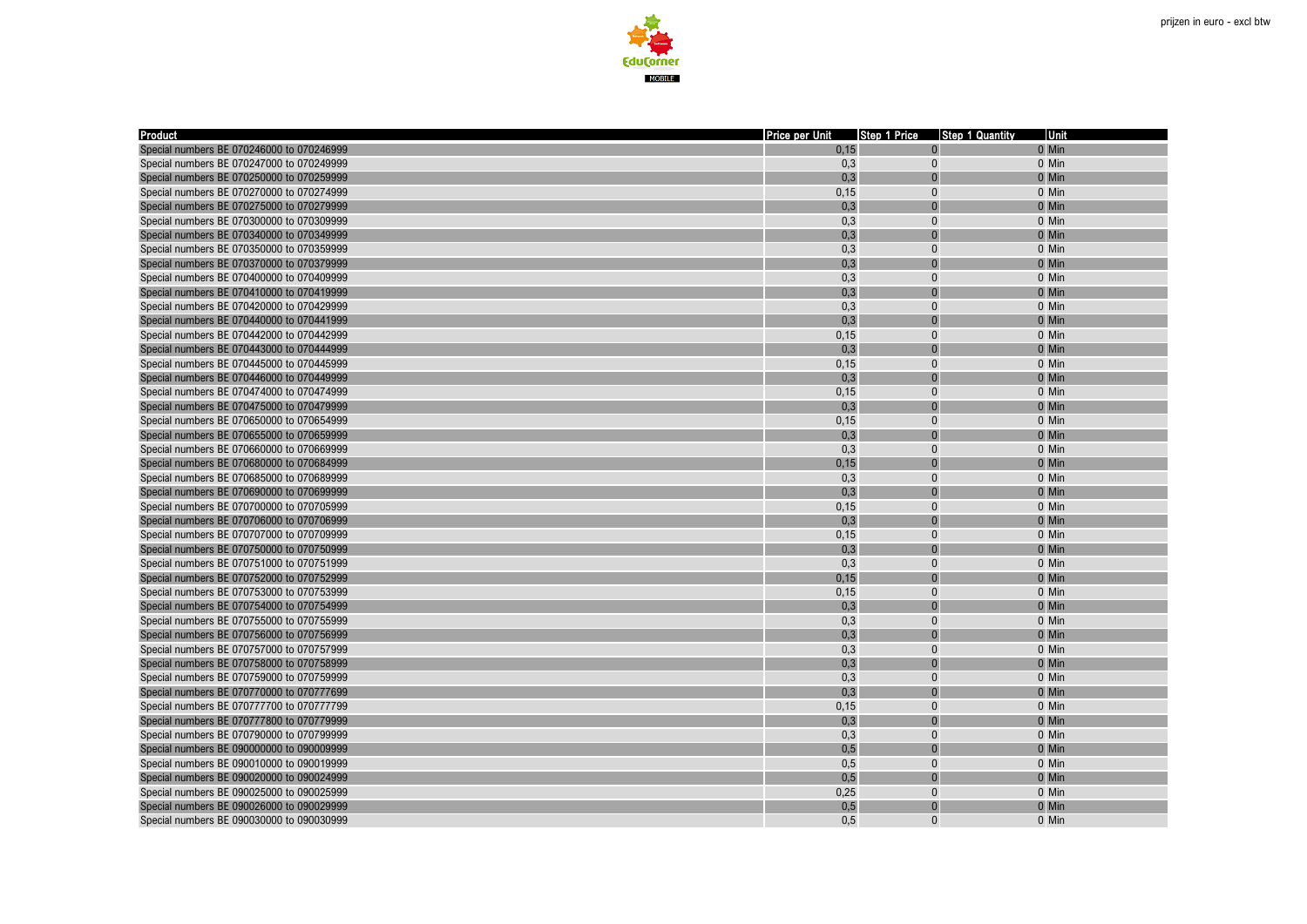



| Product                                   | Price per Unit Step 1 Price Step 1 Quantity |              | <b>Unit</b> |
|-------------------------------------------|---------------------------------------------|--------------|-------------|
| Special numbers BE 090031000 to 090031999 | 0,5                                         | $\Omega$     | 0 Min       |
| Special numbers BE 090033000 to 090033999 | 0,5                                         | $\mathbf{0}$ | 0 Min       |
| Special numbers BE 090035000 to 090035999 | 0,5                                         |              | 0 Min       |
| Special numbers BE 090037000 to 090037999 | 0,5                                         | $\Omega$     | 0 Min       |
| Special numbers BE 090040000 to 090042499 | 0,5                                         | $\Omega$     | 0 Min       |
| Special numbers BE 090042500 to 090042599 | 0,25                                        | $\mathbf{0}$ | 0 Min       |
| Special numbers BE 090042600 to 090049999 | 0,5                                         | $\Omega$     | 0 Min       |
| Special numbers BE 090050000 to 090050099 | 0,5                                         | $\Omega$     | 0 Min       |
| Special numbers BE 090050100 to 090050199 | 0,5                                         | $\Omega$     | 0 Min       |
| Special numbers BE 090050200 to 090050299 | 0,25                                        | $\Omega$     | 0 Min       |
| Special numbers BE 090050300 to 090050399 | 0,25                                        | $\Omega$     | 0 Min       |
| Special numbers BE 090050400 to 090050499 | 0,5                                         | $\Omega$     | 0 Min       |
| Special numbers BE 090050500 to 090050599 | 0,5                                         |              | 0 Min       |
| Special numbers BE 090050600 to 090050699 | 0,5                                         | $\Omega$     | 0 Min       |
| Special numbers BE 090050700 to 090050799 | 0,5                                         |              | 0 Min       |
| Special numbers BE 090050800 to 090050899 | 0,5                                         | $\Omega$     | 0 Min       |
| Special numbers BE 090050900 to 090050999 | 0,5                                         |              | 0 Min       |
| Special numbers BE 090051000 to 090051999 | 0,5                                         | $\Omega$     | 0 Min       |
| Special numbers BE 090054000 to 090054999 | 0,5                                         | $\Omega$     | 0 Min       |
| Special numbers BE 090069000 to 090069999 | 0,5                                         | $\Omega$     | 0 Min       |
| Special numbers BE 090070000 to 090070999 | 0,5                                         | $\Omega$     | 0 Min       |
| Special numbers BE 090077000 to 090077499 | 0,25                                        | $\mathbf{0}$ | 0 Min       |
| Special numbers BE 090077500 to 090077999 | 0,5                                         | $\Omega$     | 0 Min       |
| Special numbers BE 090080000 to 090080499 | 0,5                                         | $\mathbf{0}$ | 0 Min       |
| Special numbers BE 090080500 to 090080699 | 0,25                                        |              | 0 Min       |
| Special numbers BE 090080700 to 090080999 | 0,5                                         | $\mathbf{0}$ | 0 Min       |
| Special numbers BE 090084000 to 090084999 | 0,5                                         |              | 0 Min       |
| Special numbers BE 090087000 to 090087999 | 0,5                                         | $\Omega$     | 0 Min       |
| Special numbers BE 090088000 to 090088899 | 0,5                                         |              | 0 Min       |
| Special numbers BE 090088900 to 090088999 | 0,25                                        | $\Omega$     | 0 Min       |
| Special numbers BE 090137000 to 090137999 |                                             | 0,5          | 0 Min       |
| Special numbers BE 090200000 to 090209999 |                                             | $\Omega$     | 0 Min       |
| Special numbers BE 090210000 to 090214999 |                                             |              | 0 Min       |
| Special numbers BE 090215000 to 090215999 | 0,75                                        | $\Omega$     | 0 Min       |
| Special numbers BE 090216000 to 090219999 |                                             |              | 0 Min       |
| Special numbers BE 090225000 to 090225999 |                                             | $\Omega$     | 0 Min       |
| Special numbers BE 090229000 to 090229999 |                                             |              | 0 Min       |
| Special numbers BE 090233000 to 090233499 | 0,75                                        | $\Omega$     | 0 Min       |
| Special numbers BE 090233500 to 090233999 |                                             |              | 0 Min       |
| Special numbers BE 090237000 to 090237999 |                                             | $\Omega$     | 0 Min       |
| Special numbers BE 090240000 to 090242499 |                                             |              | 0 Min       |
| Special numbers BE 090242500 to 090242699 | 0,75                                        | $\Omega$     | 0 Min       |
| Special numbers BE 090242700 to 090249999 |                                             |              | 0 Min       |
| Special numbers BE 090251000 to 090251999 | 0,75                                        | $\Omega$     | 0 Min       |
| Special numbers BE 090252000 to 090252099 |                                             |              | 0 Min       |
| Special numbers BE 090252100 to 090252199 |                                             | $\Omega$     | 0 Min       |
| Special numbers BE 090252200 to 090252299 | 0,75                                        | $\Omega$     | 0 Min       |
| Special numbers BE 090252300 to 090252399 | 0.75                                        | $\Omega$     | 0 Min       |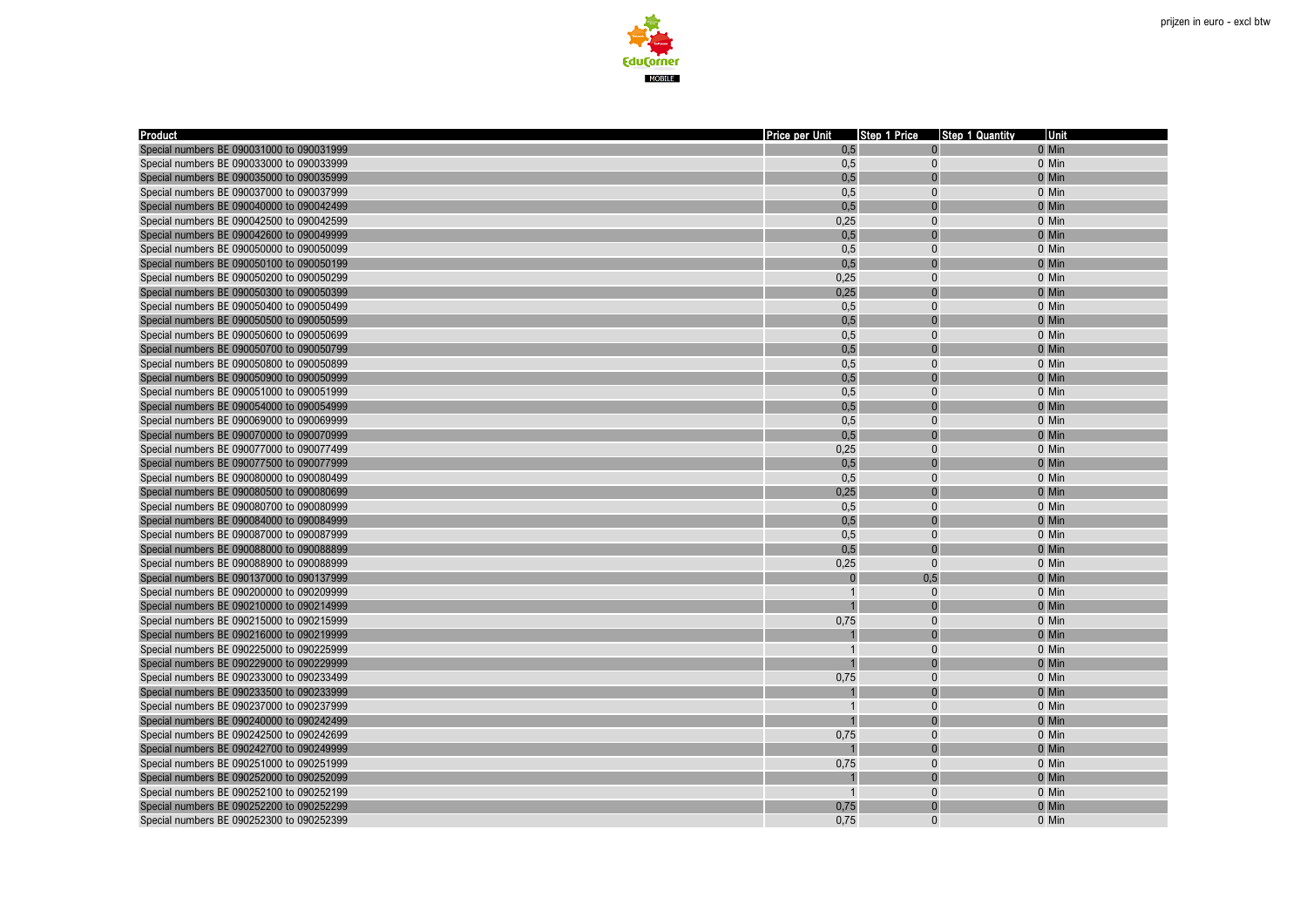

| 0 Min<br>Special numbers BE 090252400 to 090252499<br>Special numbers BE 090252500 to 090252599<br>$\Omega$<br>0 Min<br>0 Min<br>Special numbers BE 090252600 to 090252699<br>Special numbers BE 090252700 to 090252799<br>$\Omega$<br>0 Min<br>0 Min<br>Special numbers BE 090252800 to 090252899<br>$\sqrt{ }$<br>Special numbers BE 090252900 to 090252999<br>0 Min<br>$\Omega$<br>0,75<br>Special numbers BE 090254000 to 090254999<br>$\sqrt{ }$<br>0 Min<br>Special numbers BE 090269000 to 090269999<br>$\Omega$<br>0 Min<br>0,75<br>Special numbers BE 090277000 to 090277499<br>$\Omega$<br>0 Min<br>Special numbers BE 090277500 to 090277999<br>$\Omega$<br>0 Min<br>Special numbers BE 090282000 to 090282999<br>0 Min<br>Special numbers BE 090281000 to 090281999<br>$\overline{1}$<br>$\Omega$<br>0 Min<br>Special numbers BE 090288000 to 090289999<br>0 Min<br>1,5<br>Special numbers BE 090300000 to 090309999<br>$\Omega$<br>0 Min<br>1,5<br>0 Min<br>Special numbers BE 090310000 to 090314999<br>1,25<br>Special numbers BE 090315000 to 090315999<br>$\Omega$<br>0 Min<br>1,5<br>Special numbers BE 090316000 to 090319999<br>0 Min<br>1,5<br>$\Omega$<br>Special numbers BE 090325000 to 090325999<br>0 Min<br>1,5<br>Special numbers BE 090330000 to 090330499<br>0 Min<br>1,25<br>Special numbers BE 090330500 to 090330699<br>$\Omega$<br>0 Min<br>1,5<br>Special numbers BE 090330700 to 090330999<br>0 Min<br>Special numbers BE 090336000 to 090336999<br>1,5<br>$\Omega$<br>0 Min<br>1,5<br>0 Min<br>Special numbers BE 090337000 to 090337999<br>Special numbers BE 090339000 to 090339999<br>1,5<br>$\theta$<br>0 Min<br>1,5<br>Special numbers BE 090340000 to 090347099<br>0 Min<br>1,25<br>Special numbers BE 090347100 to 090347399<br>$\Omega$<br>0 Min<br>1,5<br>Special numbers BE 090347400 to 090349999<br>0 Min<br>1,25<br>Special numbers BE 090351000 to 090351999<br>$\Omega$<br>0 Min<br>1,5<br>Special numbers BE 090353000 to 090353099<br>0 Min<br>1,5<br>Special numbers BE 090353100 to 090353199<br>$\Omega$<br>0 Min<br>1,25<br>Special numbers BE 090353200 to 090353299<br>0 Min<br>1,25<br>Special numbers BE 090353300 to 090353399<br>$\Omega$<br>0 Min<br>Special numbers BE 090353400 to 090353499<br>1,5<br>0 Min<br>1,5<br>Special numbers BE 090353500 to 090353599<br>$\Omega$<br>0 Min<br>1,5<br>Special numbers BE 090353600 to 090353699<br>0 Min<br>1,5<br>Special numbers BE 090353700 to 090353799<br>$\Omega$<br>0 Min<br>1,5<br>0 Min<br>Special numbers BE 090353800 to 090353899<br>1,5<br>$\Omega$<br>Special numbers BE 090353900 to 090353999<br>0 Min<br>1,25<br>Special numbers BE 090354000 to 090354999<br>0 Min<br>1,25<br>$\Omega$<br>0 Min<br>Special numbers BE 090355000 to 090355399<br>1,5<br>Special numbers BE 090355400 to 090355999<br>0 Min<br>1,5<br>Special numbers BE 090369000 to 090369999<br>$\Omega$<br>0 Min<br>1,5<br>0 Min<br>Special numbers BE 090387000 to 090387999<br>$\Omega$<br>Special numbers BE 090388000 to 090388899<br>1,5<br>$\Omega$<br>0 Min<br>1,25<br>Special numbers BE 090388900 to 090388999<br>0 Min<br>Special numbers BE 090390000 to 090393999<br>1,5<br>$\Omega$<br>0 Min<br>1,5<br>Special numbers BE 090394000 to 090394999<br>0 Min<br>$\Omega$<br>0 Min | <b>Product</b>                            | Price per Unit | Step 1 Price | <b>Step 1 Quantity</b> | Unit |
|----------------------------------------------------------------------------------------------------------------------------------------------------------------------------------------------------------------------------------------------------------------------------------------------------------------------------------------------------------------------------------------------------------------------------------------------------------------------------------------------------------------------------------------------------------------------------------------------------------------------------------------------------------------------------------------------------------------------------------------------------------------------------------------------------------------------------------------------------------------------------------------------------------------------------------------------------------------------------------------------------------------------------------------------------------------------------------------------------------------------------------------------------------------------------------------------------------------------------------------------------------------------------------------------------------------------------------------------------------------------------------------------------------------------------------------------------------------------------------------------------------------------------------------------------------------------------------------------------------------------------------------------------------------------------------------------------------------------------------------------------------------------------------------------------------------------------------------------------------------------------------------------------------------------------------------------------------------------------------------------------------------------------------------------------------------------------------------------------------------------------------------------------------------------------------------------------------------------------------------------------------------------------------------------------------------------------------------------------------------------------------------------------------------------------------------------------------------------------------------------------------------------------------------------------------------------------------------------------------------------------------------------------------------------------------------------------------------------------------------------------------------------------------------------------------------------------------------------------------------------------------------------------------------------------------------------------------------------------------------------------------------------------------------------------------------------------------------------------------------------------------------------------------------------------------------------------------------------------------------------------------------------------------------------|-------------------------------------------|----------------|--------------|------------------------|------|
|                                                                                                                                                                                                                                                                                                                                                                                                                                                                                                                                                                                                                                                                                                                                                                                                                                                                                                                                                                                                                                                                                                                                                                                                                                                                                                                                                                                                                                                                                                                                                                                                                                                                                                                                                                                                                                                                                                                                                                                                                                                                                                                                                                                                                                                                                                                                                                                                                                                                                                                                                                                                                                                                                                                                                                                                                                                                                                                                                                                                                                                                                                                                                                                                                                                                                              |                                           |                |              |                        |      |
|                                                                                                                                                                                                                                                                                                                                                                                                                                                                                                                                                                                                                                                                                                                                                                                                                                                                                                                                                                                                                                                                                                                                                                                                                                                                                                                                                                                                                                                                                                                                                                                                                                                                                                                                                                                                                                                                                                                                                                                                                                                                                                                                                                                                                                                                                                                                                                                                                                                                                                                                                                                                                                                                                                                                                                                                                                                                                                                                                                                                                                                                                                                                                                                                                                                                                              |                                           |                |              |                        |      |
|                                                                                                                                                                                                                                                                                                                                                                                                                                                                                                                                                                                                                                                                                                                                                                                                                                                                                                                                                                                                                                                                                                                                                                                                                                                                                                                                                                                                                                                                                                                                                                                                                                                                                                                                                                                                                                                                                                                                                                                                                                                                                                                                                                                                                                                                                                                                                                                                                                                                                                                                                                                                                                                                                                                                                                                                                                                                                                                                                                                                                                                                                                                                                                                                                                                                                              |                                           |                |              |                        |      |
|                                                                                                                                                                                                                                                                                                                                                                                                                                                                                                                                                                                                                                                                                                                                                                                                                                                                                                                                                                                                                                                                                                                                                                                                                                                                                                                                                                                                                                                                                                                                                                                                                                                                                                                                                                                                                                                                                                                                                                                                                                                                                                                                                                                                                                                                                                                                                                                                                                                                                                                                                                                                                                                                                                                                                                                                                                                                                                                                                                                                                                                                                                                                                                                                                                                                                              |                                           |                |              |                        |      |
|                                                                                                                                                                                                                                                                                                                                                                                                                                                                                                                                                                                                                                                                                                                                                                                                                                                                                                                                                                                                                                                                                                                                                                                                                                                                                                                                                                                                                                                                                                                                                                                                                                                                                                                                                                                                                                                                                                                                                                                                                                                                                                                                                                                                                                                                                                                                                                                                                                                                                                                                                                                                                                                                                                                                                                                                                                                                                                                                                                                                                                                                                                                                                                                                                                                                                              |                                           |                |              |                        |      |
|                                                                                                                                                                                                                                                                                                                                                                                                                                                                                                                                                                                                                                                                                                                                                                                                                                                                                                                                                                                                                                                                                                                                                                                                                                                                                                                                                                                                                                                                                                                                                                                                                                                                                                                                                                                                                                                                                                                                                                                                                                                                                                                                                                                                                                                                                                                                                                                                                                                                                                                                                                                                                                                                                                                                                                                                                                                                                                                                                                                                                                                                                                                                                                                                                                                                                              |                                           |                |              |                        |      |
|                                                                                                                                                                                                                                                                                                                                                                                                                                                                                                                                                                                                                                                                                                                                                                                                                                                                                                                                                                                                                                                                                                                                                                                                                                                                                                                                                                                                                                                                                                                                                                                                                                                                                                                                                                                                                                                                                                                                                                                                                                                                                                                                                                                                                                                                                                                                                                                                                                                                                                                                                                                                                                                                                                                                                                                                                                                                                                                                                                                                                                                                                                                                                                                                                                                                                              |                                           |                |              |                        |      |
|                                                                                                                                                                                                                                                                                                                                                                                                                                                                                                                                                                                                                                                                                                                                                                                                                                                                                                                                                                                                                                                                                                                                                                                                                                                                                                                                                                                                                                                                                                                                                                                                                                                                                                                                                                                                                                                                                                                                                                                                                                                                                                                                                                                                                                                                                                                                                                                                                                                                                                                                                                                                                                                                                                                                                                                                                                                                                                                                                                                                                                                                                                                                                                                                                                                                                              |                                           |                |              |                        |      |
|                                                                                                                                                                                                                                                                                                                                                                                                                                                                                                                                                                                                                                                                                                                                                                                                                                                                                                                                                                                                                                                                                                                                                                                                                                                                                                                                                                                                                                                                                                                                                                                                                                                                                                                                                                                                                                                                                                                                                                                                                                                                                                                                                                                                                                                                                                                                                                                                                                                                                                                                                                                                                                                                                                                                                                                                                                                                                                                                                                                                                                                                                                                                                                                                                                                                                              |                                           |                |              |                        |      |
|                                                                                                                                                                                                                                                                                                                                                                                                                                                                                                                                                                                                                                                                                                                                                                                                                                                                                                                                                                                                                                                                                                                                                                                                                                                                                                                                                                                                                                                                                                                                                                                                                                                                                                                                                                                                                                                                                                                                                                                                                                                                                                                                                                                                                                                                                                                                                                                                                                                                                                                                                                                                                                                                                                                                                                                                                                                                                                                                                                                                                                                                                                                                                                                                                                                                                              |                                           |                |              |                        |      |
|                                                                                                                                                                                                                                                                                                                                                                                                                                                                                                                                                                                                                                                                                                                                                                                                                                                                                                                                                                                                                                                                                                                                                                                                                                                                                                                                                                                                                                                                                                                                                                                                                                                                                                                                                                                                                                                                                                                                                                                                                                                                                                                                                                                                                                                                                                                                                                                                                                                                                                                                                                                                                                                                                                                                                                                                                                                                                                                                                                                                                                                                                                                                                                                                                                                                                              |                                           |                |              |                        |      |
|                                                                                                                                                                                                                                                                                                                                                                                                                                                                                                                                                                                                                                                                                                                                                                                                                                                                                                                                                                                                                                                                                                                                                                                                                                                                                                                                                                                                                                                                                                                                                                                                                                                                                                                                                                                                                                                                                                                                                                                                                                                                                                                                                                                                                                                                                                                                                                                                                                                                                                                                                                                                                                                                                                                                                                                                                                                                                                                                                                                                                                                                                                                                                                                                                                                                                              |                                           |                |              |                        |      |
|                                                                                                                                                                                                                                                                                                                                                                                                                                                                                                                                                                                                                                                                                                                                                                                                                                                                                                                                                                                                                                                                                                                                                                                                                                                                                                                                                                                                                                                                                                                                                                                                                                                                                                                                                                                                                                                                                                                                                                                                                                                                                                                                                                                                                                                                                                                                                                                                                                                                                                                                                                                                                                                                                                                                                                                                                                                                                                                                                                                                                                                                                                                                                                                                                                                                                              |                                           |                |              |                        |      |
|                                                                                                                                                                                                                                                                                                                                                                                                                                                                                                                                                                                                                                                                                                                                                                                                                                                                                                                                                                                                                                                                                                                                                                                                                                                                                                                                                                                                                                                                                                                                                                                                                                                                                                                                                                                                                                                                                                                                                                                                                                                                                                                                                                                                                                                                                                                                                                                                                                                                                                                                                                                                                                                                                                                                                                                                                                                                                                                                                                                                                                                                                                                                                                                                                                                                                              |                                           |                |              |                        |      |
|                                                                                                                                                                                                                                                                                                                                                                                                                                                                                                                                                                                                                                                                                                                                                                                                                                                                                                                                                                                                                                                                                                                                                                                                                                                                                                                                                                                                                                                                                                                                                                                                                                                                                                                                                                                                                                                                                                                                                                                                                                                                                                                                                                                                                                                                                                                                                                                                                                                                                                                                                                                                                                                                                                                                                                                                                                                                                                                                                                                                                                                                                                                                                                                                                                                                                              |                                           |                |              |                        |      |
|                                                                                                                                                                                                                                                                                                                                                                                                                                                                                                                                                                                                                                                                                                                                                                                                                                                                                                                                                                                                                                                                                                                                                                                                                                                                                                                                                                                                                                                                                                                                                                                                                                                                                                                                                                                                                                                                                                                                                                                                                                                                                                                                                                                                                                                                                                                                                                                                                                                                                                                                                                                                                                                                                                                                                                                                                                                                                                                                                                                                                                                                                                                                                                                                                                                                                              |                                           |                |              |                        |      |
|                                                                                                                                                                                                                                                                                                                                                                                                                                                                                                                                                                                                                                                                                                                                                                                                                                                                                                                                                                                                                                                                                                                                                                                                                                                                                                                                                                                                                                                                                                                                                                                                                                                                                                                                                                                                                                                                                                                                                                                                                                                                                                                                                                                                                                                                                                                                                                                                                                                                                                                                                                                                                                                                                                                                                                                                                                                                                                                                                                                                                                                                                                                                                                                                                                                                                              |                                           |                |              |                        |      |
|                                                                                                                                                                                                                                                                                                                                                                                                                                                                                                                                                                                                                                                                                                                                                                                                                                                                                                                                                                                                                                                                                                                                                                                                                                                                                                                                                                                                                                                                                                                                                                                                                                                                                                                                                                                                                                                                                                                                                                                                                                                                                                                                                                                                                                                                                                                                                                                                                                                                                                                                                                                                                                                                                                                                                                                                                                                                                                                                                                                                                                                                                                                                                                                                                                                                                              |                                           |                |              |                        |      |
|                                                                                                                                                                                                                                                                                                                                                                                                                                                                                                                                                                                                                                                                                                                                                                                                                                                                                                                                                                                                                                                                                                                                                                                                                                                                                                                                                                                                                                                                                                                                                                                                                                                                                                                                                                                                                                                                                                                                                                                                                                                                                                                                                                                                                                                                                                                                                                                                                                                                                                                                                                                                                                                                                                                                                                                                                                                                                                                                                                                                                                                                                                                                                                                                                                                                                              |                                           |                |              |                        |      |
|                                                                                                                                                                                                                                                                                                                                                                                                                                                                                                                                                                                                                                                                                                                                                                                                                                                                                                                                                                                                                                                                                                                                                                                                                                                                                                                                                                                                                                                                                                                                                                                                                                                                                                                                                                                                                                                                                                                                                                                                                                                                                                                                                                                                                                                                                                                                                                                                                                                                                                                                                                                                                                                                                                                                                                                                                                                                                                                                                                                                                                                                                                                                                                                                                                                                                              |                                           |                |              |                        |      |
|                                                                                                                                                                                                                                                                                                                                                                                                                                                                                                                                                                                                                                                                                                                                                                                                                                                                                                                                                                                                                                                                                                                                                                                                                                                                                                                                                                                                                                                                                                                                                                                                                                                                                                                                                                                                                                                                                                                                                                                                                                                                                                                                                                                                                                                                                                                                                                                                                                                                                                                                                                                                                                                                                                                                                                                                                                                                                                                                                                                                                                                                                                                                                                                                                                                                                              |                                           |                |              |                        |      |
|                                                                                                                                                                                                                                                                                                                                                                                                                                                                                                                                                                                                                                                                                                                                                                                                                                                                                                                                                                                                                                                                                                                                                                                                                                                                                                                                                                                                                                                                                                                                                                                                                                                                                                                                                                                                                                                                                                                                                                                                                                                                                                                                                                                                                                                                                                                                                                                                                                                                                                                                                                                                                                                                                                                                                                                                                                                                                                                                                                                                                                                                                                                                                                                                                                                                                              |                                           |                |              |                        |      |
|                                                                                                                                                                                                                                                                                                                                                                                                                                                                                                                                                                                                                                                                                                                                                                                                                                                                                                                                                                                                                                                                                                                                                                                                                                                                                                                                                                                                                                                                                                                                                                                                                                                                                                                                                                                                                                                                                                                                                                                                                                                                                                                                                                                                                                                                                                                                                                                                                                                                                                                                                                                                                                                                                                                                                                                                                                                                                                                                                                                                                                                                                                                                                                                                                                                                                              |                                           |                |              |                        |      |
|                                                                                                                                                                                                                                                                                                                                                                                                                                                                                                                                                                                                                                                                                                                                                                                                                                                                                                                                                                                                                                                                                                                                                                                                                                                                                                                                                                                                                                                                                                                                                                                                                                                                                                                                                                                                                                                                                                                                                                                                                                                                                                                                                                                                                                                                                                                                                                                                                                                                                                                                                                                                                                                                                                                                                                                                                                                                                                                                                                                                                                                                                                                                                                                                                                                                                              |                                           |                |              |                        |      |
|                                                                                                                                                                                                                                                                                                                                                                                                                                                                                                                                                                                                                                                                                                                                                                                                                                                                                                                                                                                                                                                                                                                                                                                                                                                                                                                                                                                                                                                                                                                                                                                                                                                                                                                                                                                                                                                                                                                                                                                                                                                                                                                                                                                                                                                                                                                                                                                                                                                                                                                                                                                                                                                                                                                                                                                                                                                                                                                                                                                                                                                                                                                                                                                                                                                                                              |                                           |                |              |                        |      |
|                                                                                                                                                                                                                                                                                                                                                                                                                                                                                                                                                                                                                                                                                                                                                                                                                                                                                                                                                                                                                                                                                                                                                                                                                                                                                                                                                                                                                                                                                                                                                                                                                                                                                                                                                                                                                                                                                                                                                                                                                                                                                                                                                                                                                                                                                                                                                                                                                                                                                                                                                                                                                                                                                                                                                                                                                                                                                                                                                                                                                                                                                                                                                                                                                                                                                              |                                           |                |              |                        |      |
|                                                                                                                                                                                                                                                                                                                                                                                                                                                                                                                                                                                                                                                                                                                                                                                                                                                                                                                                                                                                                                                                                                                                                                                                                                                                                                                                                                                                                                                                                                                                                                                                                                                                                                                                                                                                                                                                                                                                                                                                                                                                                                                                                                                                                                                                                                                                                                                                                                                                                                                                                                                                                                                                                                                                                                                                                                                                                                                                                                                                                                                                                                                                                                                                                                                                                              |                                           |                |              |                        |      |
|                                                                                                                                                                                                                                                                                                                                                                                                                                                                                                                                                                                                                                                                                                                                                                                                                                                                                                                                                                                                                                                                                                                                                                                                                                                                                                                                                                                                                                                                                                                                                                                                                                                                                                                                                                                                                                                                                                                                                                                                                                                                                                                                                                                                                                                                                                                                                                                                                                                                                                                                                                                                                                                                                                                                                                                                                                                                                                                                                                                                                                                                                                                                                                                                                                                                                              |                                           |                |              |                        |      |
|                                                                                                                                                                                                                                                                                                                                                                                                                                                                                                                                                                                                                                                                                                                                                                                                                                                                                                                                                                                                                                                                                                                                                                                                                                                                                                                                                                                                                                                                                                                                                                                                                                                                                                                                                                                                                                                                                                                                                                                                                                                                                                                                                                                                                                                                                                                                                                                                                                                                                                                                                                                                                                                                                                                                                                                                                                                                                                                                                                                                                                                                                                                                                                                                                                                                                              |                                           |                |              |                        |      |
|                                                                                                                                                                                                                                                                                                                                                                                                                                                                                                                                                                                                                                                                                                                                                                                                                                                                                                                                                                                                                                                                                                                                                                                                                                                                                                                                                                                                                                                                                                                                                                                                                                                                                                                                                                                                                                                                                                                                                                                                                                                                                                                                                                                                                                                                                                                                                                                                                                                                                                                                                                                                                                                                                                                                                                                                                                                                                                                                                                                                                                                                                                                                                                                                                                                                                              |                                           |                |              |                        |      |
|                                                                                                                                                                                                                                                                                                                                                                                                                                                                                                                                                                                                                                                                                                                                                                                                                                                                                                                                                                                                                                                                                                                                                                                                                                                                                                                                                                                                                                                                                                                                                                                                                                                                                                                                                                                                                                                                                                                                                                                                                                                                                                                                                                                                                                                                                                                                                                                                                                                                                                                                                                                                                                                                                                                                                                                                                                                                                                                                                                                                                                                                                                                                                                                                                                                                                              |                                           |                |              |                        |      |
|                                                                                                                                                                                                                                                                                                                                                                                                                                                                                                                                                                                                                                                                                                                                                                                                                                                                                                                                                                                                                                                                                                                                                                                                                                                                                                                                                                                                                                                                                                                                                                                                                                                                                                                                                                                                                                                                                                                                                                                                                                                                                                                                                                                                                                                                                                                                                                                                                                                                                                                                                                                                                                                                                                                                                                                                                                                                                                                                                                                                                                                                                                                                                                                                                                                                                              |                                           |                |              |                        |      |
|                                                                                                                                                                                                                                                                                                                                                                                                                                                                                                                                                                                                                                                                                                                                                                                                                                                                                                                                                                                                                                                                                                                                                                                                                                                                                                                                                                                                                                                                                                                                                                                                                                                                                                                                                                                                                                                                                                                                                                                                                                                                                                                                                                                                                                                                                                                                                                                                                                                                                                                                                                                                                                                                                                                                                                                                                                                                                                                                                                                                                                                                                                                                                                                                                                                                                              |                                           |                |              |                        |      |
|                                                                                                                                                                                                                                                                                                                                                                                                                                                                                                                                                                                                                                                                                                                                                                                                                                                                                                                                                                                                                                                                                                                                                                                                                                                                                                                                                                                                                                                                                                                                                                                                                                                                                                                                                                                                                                                                                                                                                                                                                                                                                                                                                                                                                                                                                                                                                                                                                                                                                                                                                                                                                                                                                                                                                                                                                                                                                                                                                                                                                                                                                                                                                                                                                                                                                              |                                           |                |              |                        |      |
|                                                                                                                                                                                                                                                                                                                                                                                                                                                                                                                                                                                                                                                                                                                                                                                                                                                                                                                                                                                                                                                                                                                                                                                                                                                                                                                                                                                                                                                                                                                                                                                                                                                                                                                                                                                                                                                                                                                                                                                                                                                                                                                                                                                                                                                                                                                                                                                                                                                                                                                                                                                                                                                                                                                                                                                                                                                                                                                                                                                                                                                                                                                                                                                                                                                                                              |                                           |                |              |                        |      |
|                                                                                                                                                                                                                                                                                                                                                                                                                                                                                                                                                                                                                                                                                                                                                                                                                                                                                                                                                                                                                                                                                                                                                                                                                                                                                                                                                                                                                                                                                                                                                                                                                                                                                                                                                                                                                                                                                                                                                                                                                                                                                                                                                                                                                                                                                                                                                                                                                                                                                                                                                                                                                                                                                                                                                                                                                                                                                                                                                                                                                                                                                                                                                                                                                                                                                              |                                           |                |              |                        |      |
|                                                                                                                                                                                                                                                                                                                                                                                                                                                                                                                                                                                                                                                                                                                                                                                                                                                                                                                                                                                                                                                                                                                                                                                                                                                                                                                                                                                                                                                                                                                                                                                                                                                                                                                                                                                                                                                                                                                                                                                                                                                                                                                                                                                                                                                                                                                                                                                                                                                                                                                                                                                                                                                                                                                                                                                                                                                                                                                                                                                                                                                                                                                                                                                                                                                                                              |                                           |                |              |                        |      |
|                                                                                                                                                                                                                                                                                                                                                                                                                                                                                                                                                                                                                                                                                                                                                                                                                                                                                                                                                                                                                                                                                                                                                                                                                                                                                                                                                                                                                                                                                                                                                                                                                                                                                                                                                                                                                                                                                                                                                                                                                                                                                                                                                                                                                                                                                                                                                                                                                                                                                                                                                                                                                                                                                                                                                                                                                                                                                                                                                                                                                                                                                                                                                                                                                                                                                              |                                           |                |              |                        |      |
|                                                                                                                                                                                                                                                                                                                                                                                                                                                                                                                                                                                                                                                                                                                                                                                                                                                                                                                                                                                                                                                                                                                                                                                                                                                                                                                                                                                                                                                                                                                                                                                                                                                                                                                                                                                                                                                                                                                                                                                                                                                                                                                                                                                                                                                                                                                                                                                                                                                                                                                                                                                                                                                                                                                                                                                                                                                                                                                                                                                                                                                                                                                                                                                                                                                                                              |                                           |                |              |                        |      |
|                                                                                                                                                                                                                                                                                                                                                                                                                                                                                                                                                                                                                                                                                                                                                                                                                                                                                                                                                                                                                                                                                                                                                                                                                                                                                                                                                                                                                                                                                                                                                                                                                                                                                                                                                                                                                                                                                                                                                                                                                                                                                                                                                                                                                                                                                                                                                                                                                                                                                                                                                                                                                                                                                                                                                                                                                                                                                                                                                                                                                                                                                                                                                                                                                                                                                              |                                           |                |              |                        |      |
|                                                                                                                                                                                                                                                                                                                                                                                                                                                                                                                                                                                                                                                                                                                                                                                                                                                                                                                                                                                                                                                                                                                                                                                                                                                                                                                                                                                                                                                                                                                                                                                                                                                                                                                                                                                                                                                                                                                                                                                                                                                                                                                                                                                                                                                                                                                                                                                                                                                                                                                                                                                                                                                                                                                                                                                                                                                                                                                                                                                                                                                                                                                                                                                                                                                                                              |                                           |                |              |                        |      |
|                                                                                                                                                                                                                                                                                                                                                                                                                                                                                                                                                                                                                                                                                                                                                                                                                                                                                                                                                                                                                                                                                                                                                                                                                                                                                                                                                                                                                                                                                                                                                                                                                                                                                                                                                                                                                                                                                                                                                                                                                                                                                                                                                                                                                                                                                                                                                                                                                                                                                                                                                                                                                                                                                                                                                                                                                                                                                                                                                                                                                                                                                                                                                                                                                                                                                              |                                           |                |              |                        |      |
|                                                                                                                                                                                                                                                                                                                                                                                                                                                                                                                                                                                                                                                                                                                                                                                                                                                                                                                                                                                                                                                                                                                                                                                                                                                                                                                                                                                                                                                                                                                                                                                                                                                                                                                                                                                                                                                                                                                                                                                                                                                                                                                                                                                                                                                                                                                                                                                                                                                                                                                                                                                                                                                                                                                                                                                                                                                                                                                                                                                                                                                                                                                                                                                                                                                                                              |                                           |                |              |                        |      |
|                                                                                                                                                                                                                                                                                                                                                                                                                                                                                                                                                                                                                                                                                                                                                                                                                                                                                                                                                                                                                                                                                                                                                                                                                                                                                                                                                                                                                                                                                                                                                                                                                                                                                                                                                                                                                                                                                                                                                                                                                                                                                                                                                                                                                                                                                                                                                                                                                                                                                                                                                                                                                                                                                                                                                                                                                                                                                                                                                                                                                                                                                                                                                                                                                                                                                              |                                           |                |              |                        |      |
|                                                                                                                                                                                                                                                                                                                                                                                                                                                                                                                                                                                                                                                                                                                                                                                                                                                                                                                                                                                                                                                                                                                                                                                                                                                                                                                                                                                                                                                                                                                                                                                                                                                                                                                                                                                                                                                                                                                                                                                                                                                                                                                                                                                                                                                                                                                                                                                                                                                                                                                                                                                                                                                                                                                                                                                                                                                                                                                                                                                                                                                                                                                                                                                                                                                                                              |                                           |                |              |                        |      |
|                                                                                                                                                                                                                                                                                                                                                                                                                                                                                                                                                                                                                                                                                                                                                                                                                                                                                                                                                                                                                                                                                                                                                                                                                                                                                                                                                                                                                                                                                                                                                                                                                                                                                                                                                                                                                                                                                                                                                                                                                                                                                                                                                                                                                                                                                                                                                                                                                                                                                                                                                                                                                                                                                                                                                                                                                                                                                                                                                                                                                                                                                                                                                                                                                                                                                              |                                           |                |              |                        |      |
|                                                                                                                                                                                                                                                                                                                                                                                                                                                                                                                                                                                                                                                                                                                                                                                                                                                                                                                                                                                                                                                                                                                                                                                                                                                                                                                                                                                                                                                                                                                                                                                                                                                                                                                                                                                                                                                                                                                                                                                                                                                                                                                                                                                                                                                                                                                                                                                                                                                                                                                                                                                                                                                                                                                                                                                                                                                                                                                                                                                                                                                                                                                                                                                                                                                                                              |                                           |                |              |                        |      |
|                                                                                                                                                                                                                                                                                                                                                                                                                                                                                                                                                                                                                                                                                                                                                                                                                                                                                                                                                                                                                                                                                                                                                                                                                                                                                                                                                                                                                                                                                                                                                                                                                                                                                                                                                                                                                                                                                                                                                                                                                                                                                                                                                                                                                                                                                                                                                                                                                                                                                                                                                                                                                                                                                                                                                                                                                                                                                                                                                                                                                                                                                                                                                                                                                                                                                              | Special numbers BE 090399000 to 090399999 | 1.5            |              |                        |      |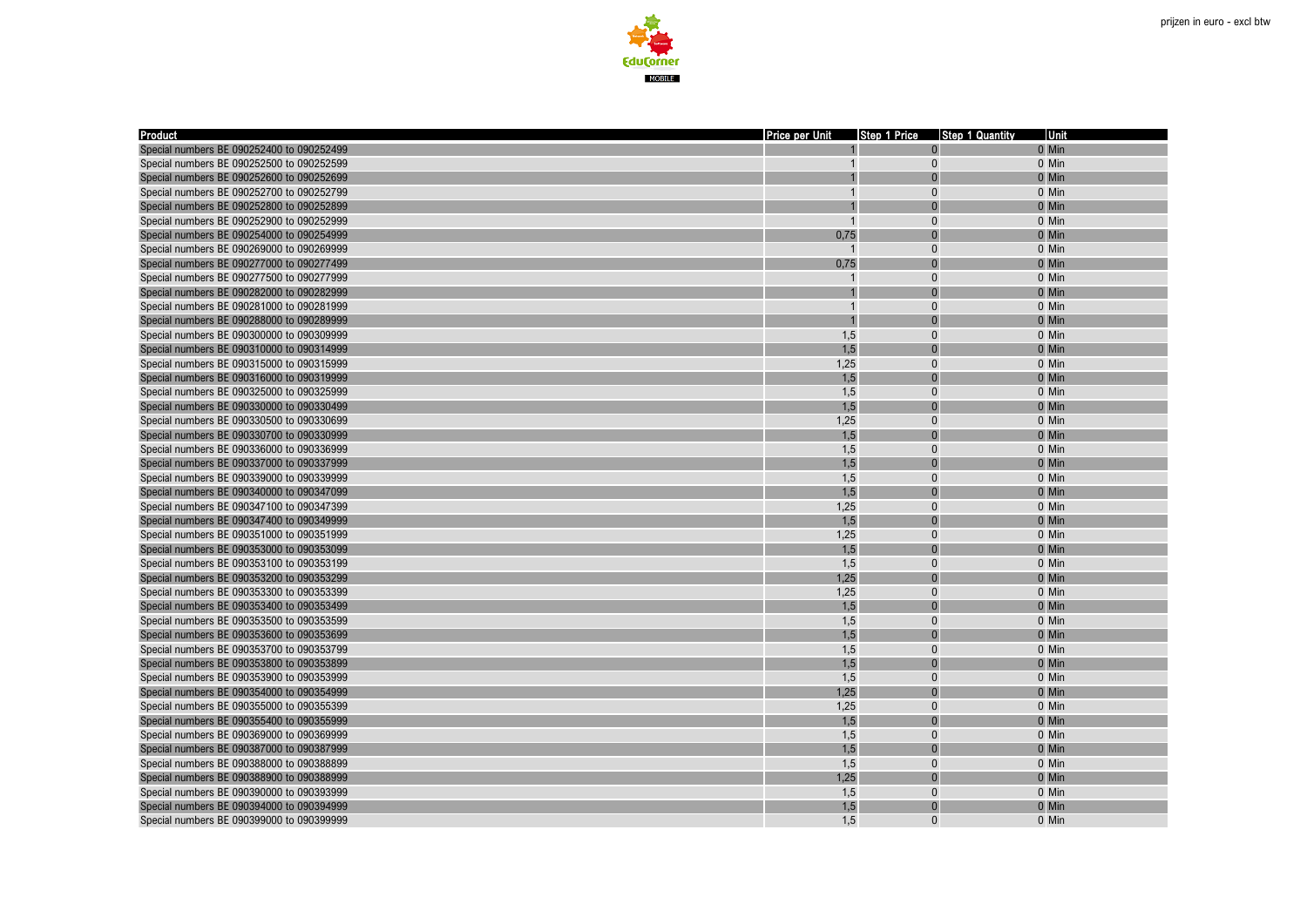

| <b>Product</b>                            | Price per Unit | Step 1 Price   | <b>Step 1 Quantity</b> | Unit  |
|-------------------------------------------|----------------|----------------|------------------------|-------|
| Special numbers BE 090404000 to 090404499 | 1,75           |                |                        | 0 Min |
| Special numbers BE 090404500 to 090404999 | $\overline{2}$ | $\Omega$       |                        | 0 Min |
| Special numbers BE 090423000 to 090423999 | 1.75           |                |                        | 0 Min |
| Special numbers BE 090424000 to 090424999 | $\overline{2}$ | $\Omega$       |                        | 0 Min |
| Special numbers BE 090436000 to 090436999 | $\overline{2}$ | $\sqrt{ }$     |                        | 0 Min |
| Special numbers BE 090437000 to 090437999 | $\overline{2}$ | $\Omega$       |                        | 0 Min |
| Special numbers BE 090439000 to 090439999 | $\overline{2}$ | $\Omega$       |                        | 0 Min |
| Special numbers BE 090443000 to 090443999 | 1,75           | $\Omega$       |                        | 0 Min |
| Special numbers BE 090444000 to 090444199 | 1,75           | $\Omega$       |                        | 0 Min |
| Special numbers BE 090444200 to 090444999 | $\overline{2}$ | $\Omega$       |                        | 0 Min |
| Special numbers BE 090456000 to 090456999 | $\overline{2}$ |                |                        | 0 Min |
| Special numbers BE 090469000 to 090469999 | $\overline{2}$ | $\Omega$       |                        | 0 Min |
| Special numbers BE 090482000 to 090482999 | $\overline{2}$ |                |                        | 0 Min |
| Special numbers BE 090488000 to 090488499 | 1,75           | $\Omega$       |                        | 0 Min |
| Special numbers BE 090488500 to 090488999 | $\overline{2}$ |                |                        | 0 Min |
| Special numbers BE 090516000 to 090516099 | $\Omega$       | 0,5            |                        | 0 Min |
| Special numbers BE 090516100 to 090516199 | $\Omega$       | 0,5            |                        | 0 Min |
| Special numbers BE 090516200 to 090516299 | $\mathbf{0}$   | $\overline{1}$ |                        | 0 Min |
| Special numbers BE 090516300 to 090516399 | $\Omega$       |                |                        | 0 Min |
| Special numbers BE 090516400 to 090516499 | $\mathbf{0}$   | $\overline{1}$ |                        | 0 Min |
| Special numbers BE 090516500 to 090516599 | $\Omega$       | 1,5            |                        | 0 Min |
| Special numbers BE 090516600 to 090516699 | $\mathbf{0}$   | 1,5            |                        | 0 Min |
| Special numbers BE 090516700 to 090516799 | $\overline{0}$ | $\mathcal{D}$  |                        | 0 Min |
| Special numbers BE 090516800 to 090516899 | $\pmb{0}$      | $\overline{2}$ |                        | 0 Min |
| Special numbers BE 090516900 to 090516999 | $\overline{0}$ | $\overline{2}$ |                        | 0 Min |
| Special numbers BE 090522000 to 090522999 | $\mathbf{0}$   | $\overline{2}$ |                        | 0 Min |
| Special numbers BE 090523000 to 090523999 | $\Omega$       | $\overline{2}$ |                        | 0 Min |
| Special numbers BE 090524000 to 090524099 | $\mathbf 0$    | 1,5            |                        | 0 Min |
| Special numbers BE 090524100 to 090524199 | $\Omega$       | 1,5            |                        | 0 Min |
| Special numbers BE 090524200 to 090524299 | $\mathbf{0}$   | 1,5            |                        | 0 Min |
| Special numbers BE 090524300 to 090524399 | $\overline{0}$ | 1,5            |                        | 0 Min |
| Special numbers BE 090524400 to 090524499 | $\overline{0}$ | 1,25           |                        | 0 Min |
| Special numbers BE 090524500 to 090524599 | $\overline{0}$ | 1,25           |                        | 0 Min |
| Special numbers BE 090524600 to 090524699 | $\pmb{0}$      | 1,25           |                        | 0 Min |
| Special numbers BE 090524700 to 090524799 | $\Omega$       | 1,75           |                        | 0 Min |
| Special numbers BE 090524800 to 090524899 | $\mathbf 0$    | 1,75           |                        | 0 Min |
| Special numbers BE 090524900 to 090524999 | $\Omega$       | 1,75           |                        | 0 Min |
| Special numbers BE 090533000 to 090533099 | $\overline{0}$ | 0,25           |                        | 0 Min |
| Special numbers BE 090533100 to 090533199 | $\Omega$       | 0,5            |                        | 0 Min |
| Special numbers BE 090533200 to 090533299 | $\pmb{0}$      | 0,75           |                        | 0 Min |
| Special numbers BE 090533300 to 090533399 | $\Omega$       |                |                        | 0 Min |
| Special numbers BE 090533400 to 090533499 | 0              | 1,25           |                        | 0 Min |
| Special numbers BE 090533500 to 090533599 | $\overline{0}$ | 1,5            |                        | 0 Min |
| Special numbers BE 090533600 to 090533699 | $\mathbf 0$    | 1,75           |                        | 0 Min |
| Special numbers BE 090533700 to 090533899 | $\overline{0}$ |                |                        | 0 Min |
| Special numbers BE 090533900 to 090533999 | $\bf{0}$       | $\overline{1}$ |                        | 0 Min |
| Special numbers BE 090538000 to 090538999 | $\overline{0}$ |                |                        | 0 Min |
| Special numbers BE 090540000 to 090540399 | $\Omega$       | 0.25           |                        | 0 Min |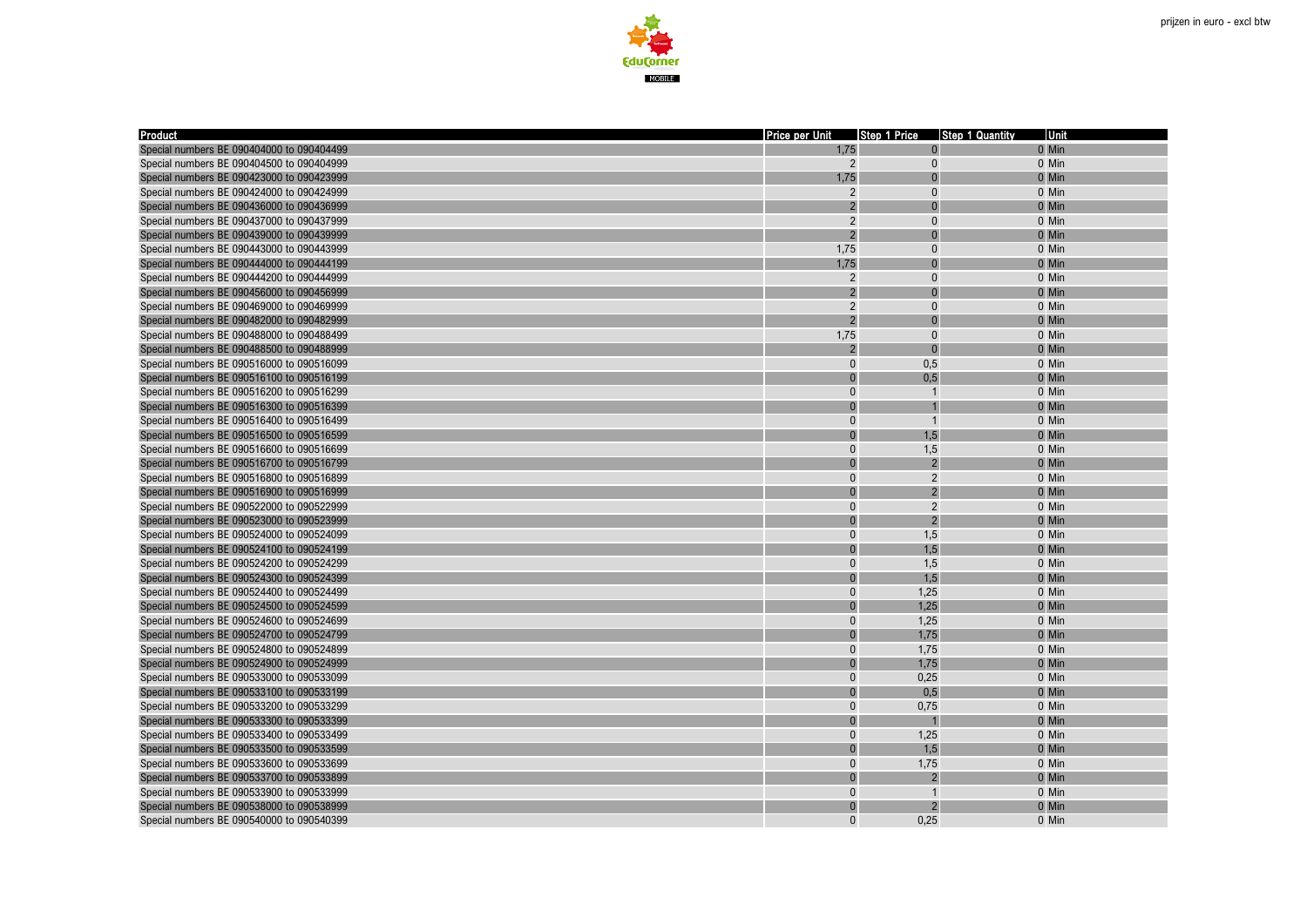

| Product                                   | Price per Unit | Step 1 Price Step 1 Quantity | Unit  |
|-------------------------------------------|----------------|------------------------------|-------|
| Special numbers BE 090540400 to 090540499 | $\Omega$       | 0,75                         | 0 Min |
| Special numbers BE 090540500 to 090540599 | $\overline{0}$ | 1,25                         | 0 Min |
| Special numbers BE 090540600 to 090540699 | $\Omega$       | 1,5                          | 0 Min |
| Special numbers BE 090540700 to 090540999 | $\overline{0}$ | 0,25                         | 0 Min |
| Special numbers BE 090541000 to 090541399 | $\Omega$       | 0,5                          | 0 Min |
| Special numbers BE 090541400 to 090541499 | $\Omega$       | 2                            | 0 Min |
| Special numbers BE 090541500 to 090541599 | $\overline{0}$ | 1,75                         | 0 Min |
| Special numbers BE 090541600 to 090541699 | $\Omega$       | $\overline{2}$               | 0 Min |
| Special numbers BE 090541700 to 090541999 | $\overline{0}$ | 0,5                          | 0 Min |
| Special numbers BE 090542000 to 090542999 | $\Omega$       | $\overline{1}$               | 0 Min |
| Special numbers BE 090544000 to 090544199 | $\overline{0}$ | 0,5                          | 0 Min |
| Special numbers BE 090544200 to 090544399 | $\Omega$       | 0,75                         | 0 Min |
| Special numbers BE 090544400 to 090544599 | $\overline{0}$ | 1,25                         | 0 Min |
| Special numbers BE 090544600 to 090544799 | $\Omega$       | 1,5                          | 0 Min |
| Special numbers BE 090544800 to 090544999 | $\overline{0}$ | 1,75                         | 0 Min |
| Special numbers BE 090550000 to 090550099 | $\Omega$       | 0,25                         | 0 Min |
| Special numbers BE 090550100 to 090550199 | $\Omega$       | $\overline{2}$               | 0 Min |
| Special numbers BE 090550200 to 090550299 | $\overline{0}$ | 0,5                          | 0 Min |
| Special numbers BE 090550300 to 090550499 | $\overline{0}$ | $\overline{2}$               | 0 Min |
| Special numbers BE 090550500 to 090550599 | $\Omega$       | $\overline{1}$               | 0 Min |
| Special numbers BE 090550600 to 090550999 | $\Omega$       | $\overline{2}$               | 0 Min |
| Special numbers BE 090553000 to 090553099 | $\bf{0}$       | 0,5                          | 0 Min |
| Special numbers BE 090553100 to 090553199 | $\Omega$       | 0,5                          | 0 Min |
| Special numbers BE 090553200 to 090553299 | 0              | 0,5                          | 0 Min |
| Special numbers BE 090553300 to 090553399 | $\Omega$       | 0,5                          | 0 Min |
| Special numbers BE 090553400 to 090553499 | $\Omega$       | 0,25                         | 0 Min |
| Special numbers BE 090553500 to 090553599 | $\Omega$       | 0,25                         | 0 Min |
| Special numbers BE 090553600 to 090553699 | $\Omega$       | 0.25                         | 0 Min |
| Special numbers BE 090553700 to 090553799 | $\Omega$       | 0,75                         | 0 Min |
| Special numbers BE 090553800 to 090553899 | $\overline{0}$ | 0,75                         | 0 Min |
| Special numbers BE 090553900 to 090553999 | $\Omega$       | 0,75                         | 0 Min |
| Special numbers BE 090554000 to 090554999 | $\Omega$       | $\overline{2}$               | 0 Min |
| Special numbers BE 090556000 to 090556999 | $\Omega$       | 0,5                          | 0 Min |
| Special numbers BE 090566000 to 090566999 | $\overline{0}$ | $\overline{1}$               | 0 Min |
| Special numbers BE 090567000 to 090567999 | $\Omega$       | 0,25                         | 0 Min |
| Special numbers BE 090568000 to 090568999 | $\Omega$       | 0,5                          | 0 Min |
| Special numbers BE 090569000 to 090569699 | $\Omega$       |                              | 0 Min |
| Special numbers BE 090569700 to 090569799 | $\Omega$       | 1,5                          | 0 Min |
| Special numbers BE 090569800 to 090569999 | $\overline{0}$ |                              | 0 Min |
| Special numbers BE 090577000 to 090577099 | $\mathbf{0}$   | 0,25                         | 0 Min |
| Special numbers BE 090577100 to 090577199 | $\Omega$       | 0,5                          | 0 Min |
| Special numbers BE 090577200 to 090577299 | $\bf{0}$       | 0,75                         | 0 Min |
| Special numbers BE 090577300 to 090577399 | $\Omega$       |                              | 0 Min |
| Special numbers BE 090577400 to 090577499 | $\bf{0}$       | 1,25                         | 0 Min |
| Special numbers BE 090577500 to 090577699 | $\Omega$       | 1,5                          | 0 Min |
| Special numbers BE 090577700 to 090577799 | $\overline{0}$ | 1,75                         | 0 Min |
| Special numbers BE 090577800 to 090577999 | $\Omega$       | $\overline{2}$               | 0 Min |
| Special numbers BE 090582000 to 090582999 | $\Omega$       | $\overline{1}$               | 0 Min |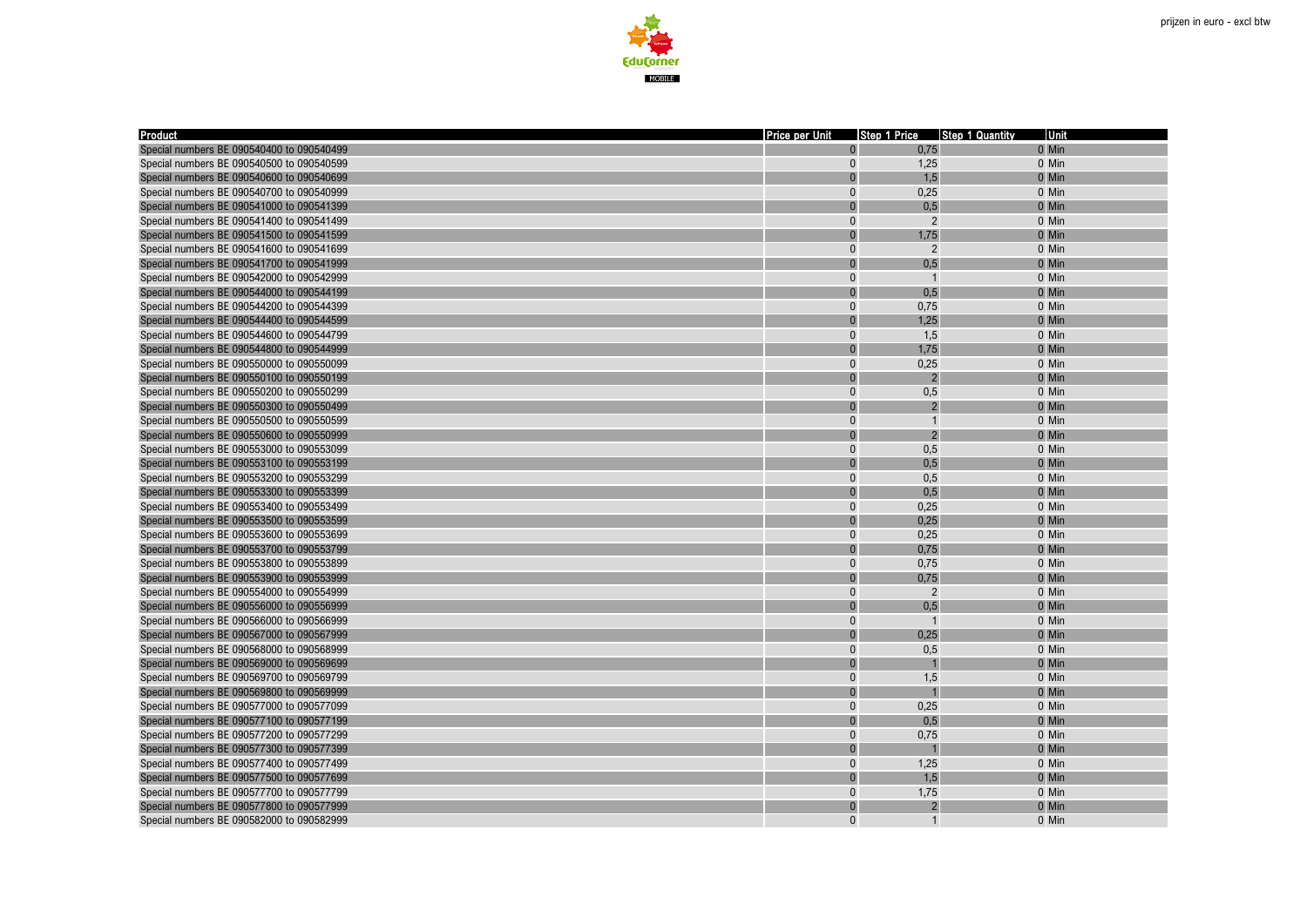

| <b>Product</b>                            | Price per Unit | Step 1 Price Step 1 Quantity | Unit    |
|-------------------------------------------|----------------|------------------------------|---------|
| Special numbers BE 090586000 to 090586099 | $\overline{0}$ | 0,5                          | 0 Min   |
| Special numbers BE 090586100 to 090586199 | $\overline{0}$ | 0,5                          | 0 Min   |
| Special numbers BE 090586200 to 090586299 | $\Omega$       |                              | 0 Min   |
| Special numbers BE 090586300 to 090586399 | 0              |                              | 0 Min   |
| Special numbers BE 090586400 to 090586499 | $\overline{0}$ |                              | 0 Min   |
| Special numbers BE 090586500 to 090586599 | $\bf{0}$       | 1,5                          | 0 Min   |
| Special numbers BE 090586600 to 090586699 | $\Omega$       | 1,5                          | 0 Min   |
| Special numbers BE 090586700 to 090586799 | $\overline{0}$ | $\overline{2}$               | 0 Min   |
| Special numbers BE 090586800 to 090586899 | $\Omega$       | $\overline{2}$               | 0 Min   |
| Special numbers BE 090586900 to 090586999 | $\Omega$       | $\overline{2}$               | 0 Min   |
| Special numbers BE 090606000 to 090606199 | 0,25           | $\Omega$                     | 0 Min   |
| Special numbers BE 090606200 to 090606399 | 0.5            | $\Omega$                     | 0 Min   |
| Special numbers BE 090606400 to 090606599 | 0,75           |                              | 0 Min   |
| Special numbers BE 090606600 to 090606999 |                | $\Omega$                     | 0 Min   |
| Special numbers BE 090607000 to 090607999 |                |                              | 0 Min   |
| Special numbers BE 090612000 to 090612999 | $\overline{1}$ | $\Omega$                     | 0 Min   |
| Special numbers BE 090622000 to 090622999 | 0,5            |                              | 0 Min   |
| Special numbers BE 090623000 to 090623999 | 0,75           | $\Omega$                     | 0 Min   |
| Special numbers BE 090633000 to 090633099 | 0,25           |                              | 0 Min   |
| Special numbers BE 090633100 to 090633199 | 0,5            | $\Omega$                     | 0 Min   |
| Special numbers BE 090633200 to 090633299 | 0,75           |                              | 0 Min   |
| Special numbers BE 090633300 to 090633999 |                | $\mathbf{0}$                 | 0 Min   |
| Special numbers BE 090634000 to 090634999 |                |                              | 0 Min   |
| Special numbers BE 090635000 to 090635999 |                | $\Omega$                     | 0 Min   |
| Special numbers BE 090637000 to 090637999 |                |                              | 0 Min   |
| Special numbers BE 090638000 to 090638999 | $\overline{1}$ | $\Omega$                     | 0 Min   |
| Special numbers BE 090640000 to 090640199 | 0,25           |                              | 0 Min   |
| Special numbers BE 090640200 to 090640999 |                | $\Omega$                     | 0 Min   |
| Special numbers BE 090641000 to 090641999 |                |                              | 0 Min   |
| Special numbers BE 090642000 to 090642999 |                | $\Omega$                     | 0 Min   |
| Special numbers BE 090643000 to 090643999 |                |                              | 0 Min   |
| Special numbers BE 090644000 to 090644399 |                | $\Omega$                     | 0 Min   |
| Special numbers BE 090644400 to 090644599 | 0,5            |                              | 0 Min   |
| Special numbers BE 090644600 to 090644999 |                | $\Omega$                     | 0 Min   |
| Special numbers BE 090645000 to 090645999 |                |                              | 0 Min   |
| Special numbers BE 090646000 to 090646999 |                | $\Omega$                     | 0 Min   |
| Special numbers BE 090647000 to 090647999 |                |                              | 0 Min   |
| Special numbers BE 090648000 to 090648799 |                | $\Omega$                     | 0 Min   |
| Special numbers BE 090648800 to 090648999 | 0,75           |                              | 0 Min   |
| Special numbers BE 090649000 to 090649999 |                | $\Omega$                     | 0 Min   |
| Special numbers BE 090660000 to 090660999 |                |                              | 0 Min   |
| Special numbers BE 090661000 to 090661999 |                | $\Omega$                     | 0 Min   |
| Special numbers BE 090662000 to 090662999 |                |                              | 0 Min   |
| Special numbers BE 090663000 to 090663999 |                | $\Omega$                     | 0 Min   |
| Special numbers BE 090664000 to 090664999 |                |                              | 0 Min   |
| Special numbers BE 090665000 to 090665999 |                | $\Omega$                     | 0 Min   |
| Special numbers BE 090666000 to 090666999 |                | $\Omega$                     | 0 Min   |
| Special numbers BE 090667000 to 090667999 | $\mathbf{1}$   | $\Omega$                     | $0$ Min |
|                                           |                |                              |         |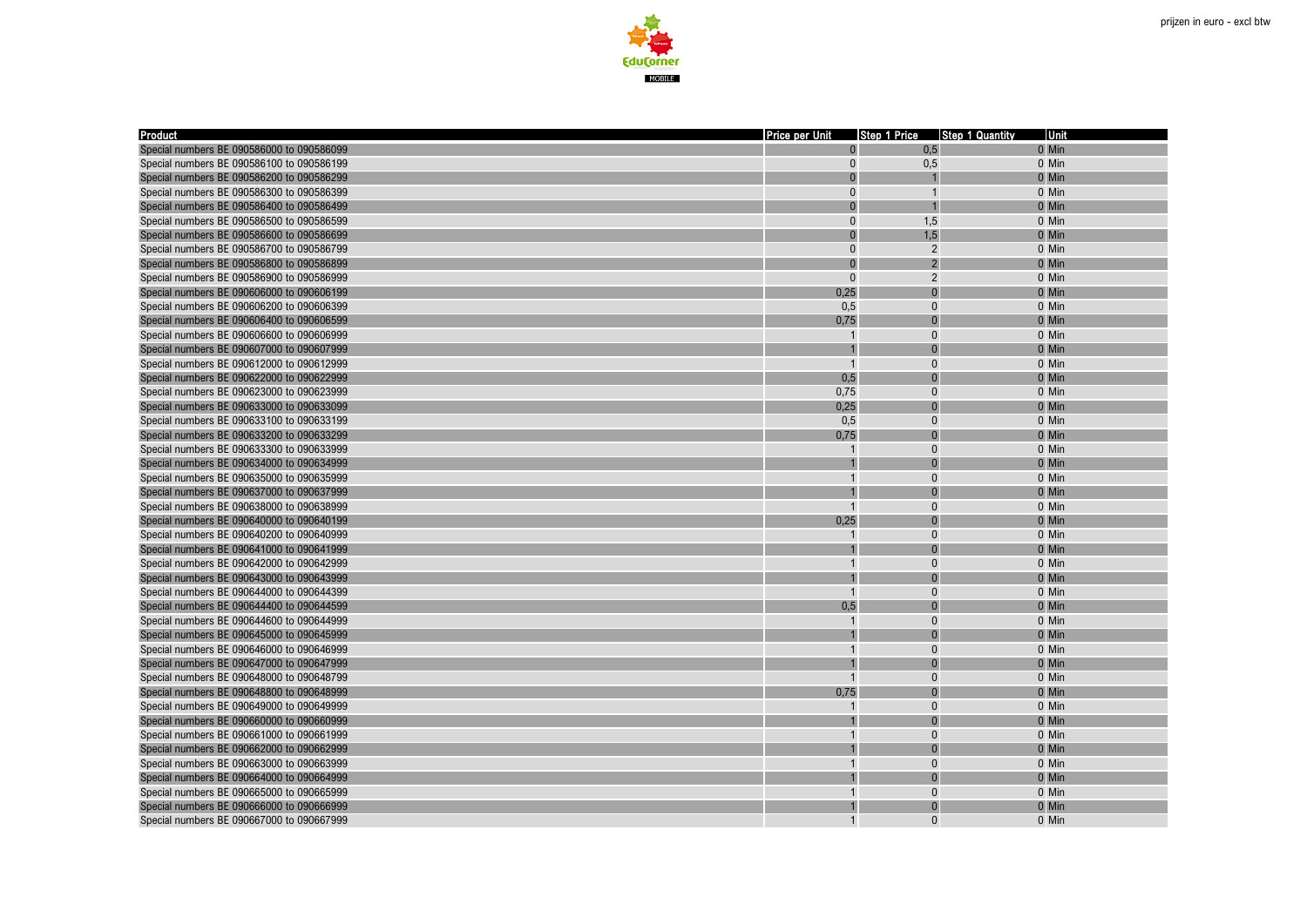



| Product                                         | <b>Price per Unit</b>    |                | Step 1 Price Step 1 Quantity | <b>Unit</b> |
|-------------------------------------------------|--------------------------|----------------|------------------------------|-------------|
| Special numbers BE 090668000 to 090668999       |                          | $\Omega$       |                              | 0 Min       |
| Special numbers BE 090669000 to 090669999       |                          | $\mathbf{0}$   |                              | 0 Min       |
| Special numbers BE 090677000 to 090677999       |                          |                |                              | 0 Min       |
| Special numbers BE 090688000 to 090688999       | $\overline{1}$           | $\Omega$       |                              | 0 Min       |
| Special numbers BE 090707000 to 090707199       | 1,25                     |                |                              | 0 Min       |
| Special numbers BE 090707200 to 090707399       | 1,5                      | $\mathbf{0}$   |                              | 0 Min       |
| Special numbers BE 090707400 to 090707599       | 1,75                     | $\Omega$       |                              | 0 Min       |
| Special numbers BE 090707600 to 090707999       | $\overline{2}$           | $\Omega$       |                              | 0 Min       |
| Special numbers BE 090723000 to 090723999       | 1,25                     | $\Omega$       |                              | 0 Min       |
| Special numbers BE 090736000 to 090736999       | $\overline{2}$           | $\Omega$       |                              | 0 Min       |
| Special numbers BE 090737000 to 090737999       | 1,5                      | $\Omega$       |                              | 0 Min       |
| Special numbers BE 090738000 to 090738999       | $\overline{2}$           | $\Omega$       |                              | 0 Min       |
| Special numbers BE 090739000 to 090739999       | $\overline{2}$           |                |                              | 0 Min       |
| Special numbers BE 090740000 to 090740999       | 1,5                      | $\Omega$       |                              | 0 Min       |
| Special numbers BE 090741000 to 090741999       | 1,5                      |                |                              | 0 Min       |
| Special numbers BE 090742000 to 090742999       | 1,5                      | $\Omega$       |                              | 0 Min       |
| Special numbers BE 090743000 to 090743999       | 1,5                      |                |                              | 0 Min       |
| Special numbers BE 090744000 to 090744999       | 1,5                      | $\Omega$       |                              | 0 Min       |
| Special numbers BE 090745000 to 090745999       | 1,5                      |                |                              | 0 Min       |
| Special numbers BE 090746000 to 090746999       | 1,5                      | $\Omega$       |                              | 0 Min       |
| Special numbers BE 090747000 to 090747099       | 1,5                      | $\Omega$       |                              | 0 Min       |
| Special numbers BE 090747100 to 090747399       | 1,25                     | $\mathbf{0}$   |                              | 0 Min       |
| Special numbers BE 090747400 to 090747699       | 1,75                     | $\Omega$       |                              | 0 Min       |
| Special numbers BE 090747700 to 090747999       | $\overline{2}$           | $\mathbf{0}$   |                              | 0 Min       |
| Special numbers BE 090748000 to 090748999       | 1,5                      |                |                              | 0 Min       |
| Special numbers BE 090749000 to 090749999       | 1,5                      | $\Omega$       |                              | 0 Min       |
| Special numbers BE 00907 55 000 to 00907 55 099 | 1,25                     |                |                              | 0 Min       |
| Special numbers BE 00907 55 100 to 00907 55 399 | 1,75                     | $\Omega$       |                              | 0 Min       |
| Special numbers BE 00907 55 400 to 00907 55 999 | $\overline{\mathcal{L}}$ |                |                              | 0 Min       |
| Special numbers BE 090756000 to 090756999       | 1,75                     | $\Omega$       |                              | 0 Min       |
| Special numbers BE 090769000 to 090769199       | 1,25                     | $\Omega$       |                              | 0 Min       |
| Special numbers BE 090769200 to 090769499       | 1,5                      | $\Omega$       |                              | 0 Min       |
| Special numbers BE 090769500 to 090769699       | 1,75                     |                |                              | 0 Min       |
| Special numbers BE 090769700 to 090769999       | $\overline{2}$           | $\Omega$       |                              | 0 Min       |
| Special numbers BE 090782000 to 090782999       | $\overline{2}$           |                |                              | 0 Min       |
| Special numbers BE 090788000 to 090788099       | 1,25                     | $\Omega$       |                              | 0 Min       |
| Special numbers BE 090788100 to 090788199       | 1,75                     |                |                              | 0 Min       |
| Special numbers BE 090788200 to 090788299       | $\overline{2}$           | $\Omega$       |                              | 0 Min       |
| Special numbers BE 090788300 to 090788999       | 1,5                      | $\Omega$       |                              | 0 Min       |
| Special numbers BE 090900000 to 090900099       | $\Omega$                 | $\overline{1}$ |                              | 0 Min       |
| Special numbers BE 090900100 to 090900199       | $\overline{0}$           | 3,5            |                              | 0 Min       |
| Special numbers BE 090900200 to 090900299       | $\Omega$                 | 6              |                              | 0 Min       |
| Special numbers BE 090900300 to 090900399       | $\Omega$                 | 8,5            |                              | 0 Min       |
| Special numbers BE 090900400 to 090900499       | $\pmb{0}$                | 13,5           |                              | 0 Min       |
| Special numbers BE 090900500 to 090900999       | $\Omega$                 | 31             |                              | 0 Min       |
| Special numbers BE 090937000 to 090937299       | $\Omega$                 | 11             |                              | 0 Min       |
| Special numbers BE 090937300 to 090937599       | $\Omega$                 | 21             |                              | 0 Min       |
| Special numbers BE 090937600 to 090937999       | $\Omega$                 | 31             |                              | 0 Min       |
|                                                 |                          |                |                              |             |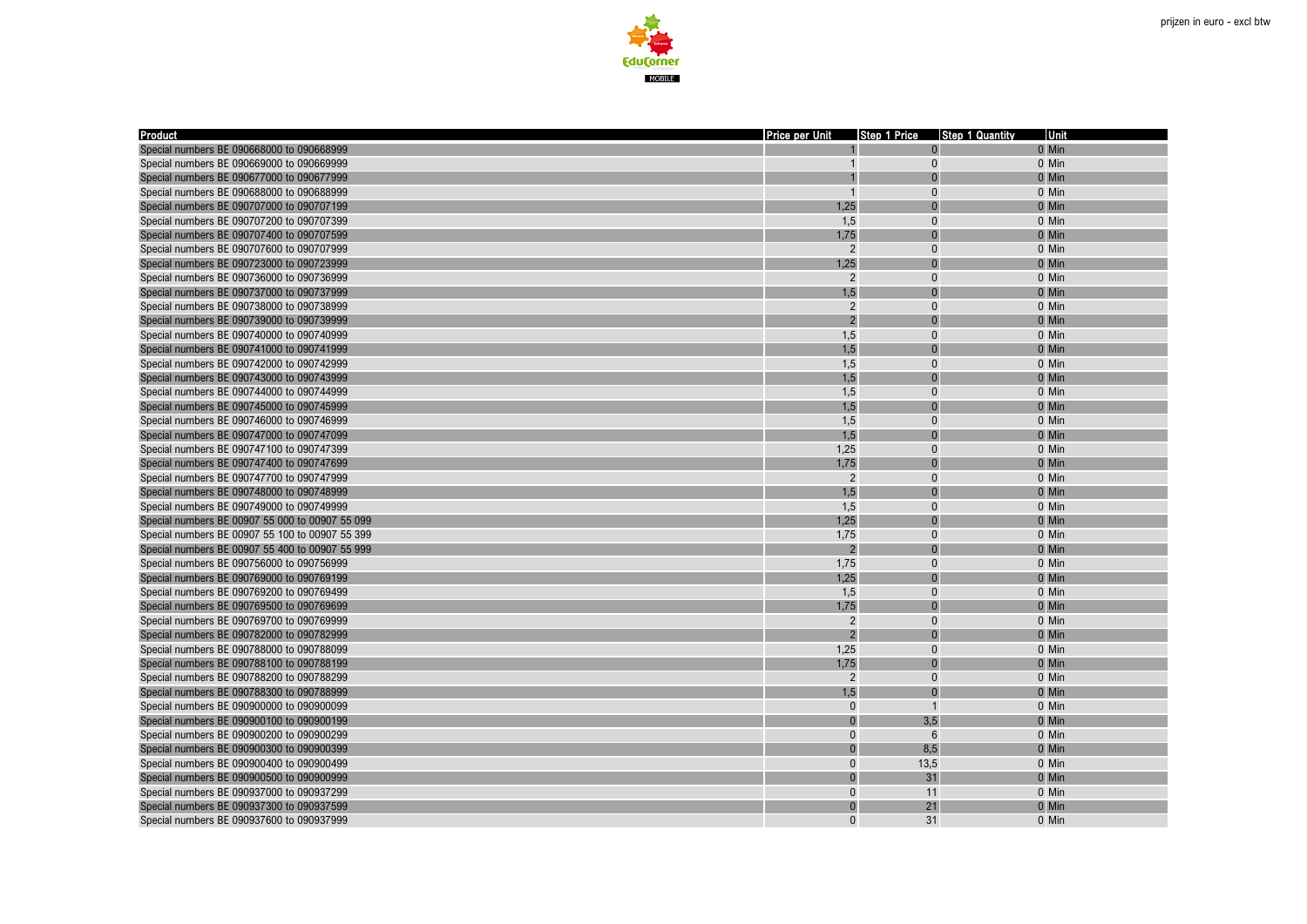



| <b>Product</b>                            | Price per Unit |                  | Step 1 Price Step 1 Quantity | Unit  |
|-------------------------------------------|----------------|------------------|------------------------------|-------|
| Special numbers BE 090939000 to 090939999 |                | 31               |                              | 0 Min |
| Special numbers BE 090940000 to 090940499 | $\mathbf{0}$   | $6\phantom{1}6$  |                              | 0 Min |
| Special numbers BE 090940500 to 090940999 | 2.5            | $6 \overline{6}$ |                              | 0 Min |
| Special numbers BE 090941000 to 090941499 | $\Omega$       | 3,5              |                              | 0 Min |
| Special numbers BE 090941500 to 090941999 | 2,75           | 3,5              |                              | 0 Min |
| Special numbers BE 090942000 to 090942499 | $\Omega$       | 8,5              |                              | 0 Min |
| Special numbers BE 090942500 to 090942999 | 2,25           | 8,5              |                              | 0 Min |
| Special numbers BE 090943000 to 090943499 | 0              | 11               |                              | 0 Min |
| Special numbers BE 090943500 to 090943999 | $\overline{2}$ | 11               |                              | 0 Min |
| Special numbers BE 090944000 to 090944499 | $\Omega$       | 13,5             |                              | 0 Min |
| Special numbers BE 090944500 to 090944999 | 1,75           | 13,5             |                              | 0 Min |
| Special numbers BE 090945000 to 090945499 | $\Omega$       | 16               |                              | 0 Min |
| Special numbers BE 090945500 to 090945999 | 1,5            | 16               |                              | 0 Min |
| Special numbers BE 090946000 to 090946999 | $\Omega$       | 31               |                              | 0 Min |
| Special numbers BE 090947000 to 090947499 | $\Omega$       | 18,5             |                              | 0 Min |
| Special numbers BE 090947500 to 090947999 | 1,25           | 18,5             |                              | 0 Min |
| Special numbers BE 090948000 to 090948499 | $\overline{0}$ | 21               |                              | 0 Min |
| Special numbers BE 090948500 to 090948999 | $\mathbf{1}$   | 21               |                              | 0 Min |
| Special numbers BE 090949000 to 090949499 | $\overline{0}$ |                  |                              | 0 Min |
| Special numbers BE 090949500 to 090949999 | 3              | $\overline{1}$   |                              | 0 Min |
| Special numbers BE 090966000 to 090966099 | $\overline{3}$ |                  |                              | 0 Min |
| Special numbers BE 090966100 to 090966199 | $\pmb{0}$      | 8,5              |                              | 0 Min |
| Special numbers BE 090966200 to 090966299 | $\overline{0}$ | $\mathsf{6}$     |                              | 0 Min |
| Special numbers BE 090966300 to 090966399 | $\overline{0}$ | 3,5              |                              | 0 Min |
| Special numbers BE 090966400 to 090966499 | $\overline{0}$ | 11               |                              | 0 Min |
| Special numbers BE 090966500 to 090966599 | $\Omega$       | 13,5             |                              | 0 Min |
| Special numbers BE 090966600 to 090966699 | $\overline{0}$ | 16               |                              | 0 Min |
| Special numbers BE 090966700 to 090966799 | $\Omega$       | 18,5             |                              | 0 Min |
| Special numbers BE 090966800 to 090966899 | $\Omega$       | 21               |                              | 0 Min |
| Special numbers BE 090966900 to 090966999 | $\Omega$       | 31               |                              | 0 Min |
| Special numbers BE 090977000 to 090977099 | $\overline{0}$ |                  |                              | 0 Min |
| Special numbers BE 090977100 to 090977199 | $\Omega$       | $\overline{1}$   |                              | 0 Min |
| Special numbers BE 090977200 to 090977299 | O              |                  |                              | 0 Min |
| Special numbers BE 090977300 to 090977399 | $\overline{0}$ | $\overline{1}$   |                              | 0 Min |
| Special numbers BE 090977400 to 090977499 |                | 3,5              |                              | 0 Min |
| Special numbers BE 090977500 to 090977599 | $\Omega$       | 3,5              |                              | 0 Min |
| Special numbers BE 090977600 to 090977699 | $\overline{0}$ | 8,5              |                              | 0 Min |
| Special numbers BE 090977700 to 090977799 | $\overline{0}$ | 11               |                              | 0 Min |
| Special numbers BE 090977800 to 090977899 | $\overline{0}$ | 13,5             |                              | 0 Min |
| Special numbers BE 090977900 to 090977999 | $\overline{0}$ | 31               |                              | 0 Min |
| Special numbers BE 090980000 to 090980499 | $\overline{0}$ |                  |                              | 0 Min |
| Special numbers BE 090980500 to 090980999 | 3              | $\overline{1}$   |                              | 0 Min |
| Special numbers BE 090981000 to 090981499 | $\overline{0}$ | 3,5              |                              | 0 Min |
| Special numbers BE 090981500 to 090981999 | 2,75           | 3,5              |                              | 0 Min |
| Special numbers BE 090982000 to 090982499 |                | 8,5              |                              | 0 Min |
| Special numbers BE 090982500 to 090982999 | 2,25           | 8,5              |                              | 0 Min |
| Special numbers BE 090983000 to 090983499 | ŋ              | 11               |                              | 0 Min |
| Special numbers BE 090983500 to 090983999 | $\overline{2}$ | 11               |                              | 0 Min |
|                                           |                |                  |                              |       |